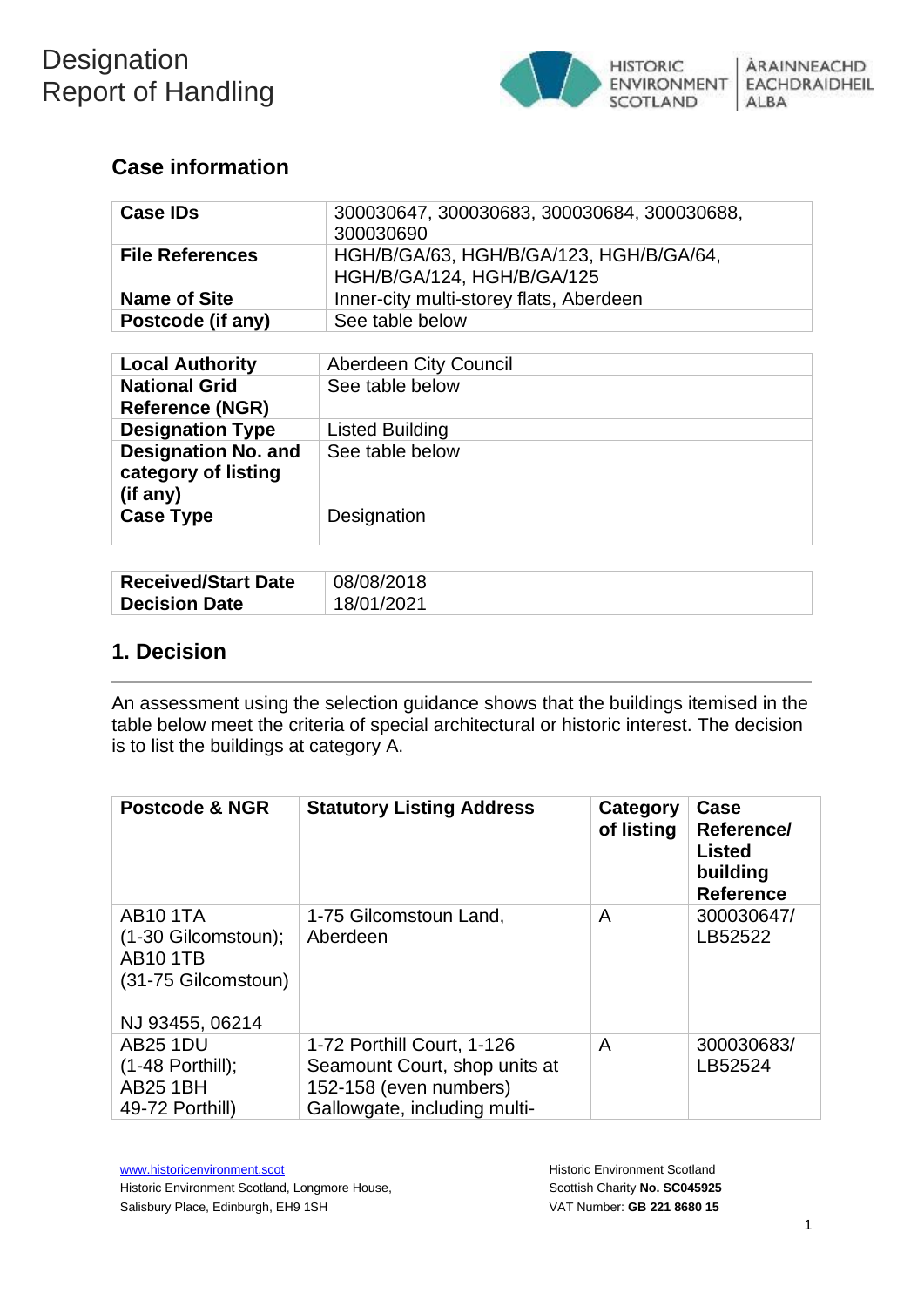| <b>AB25 1DQ</b><br>$(1-42$ Seamount);<br><b>AB25 1DR</b><br>$(43-84$ Seamount);<br><b>AB25 1DS</b><br>(85-126 Seamount)<br><b>AB25 1DT</b><br>(152, 154, 156, 158 | storey car park to West North<br>Street, Gallowgate, Aberdeen |   |                       |
|-------------------------------------------------------------------------------------------------------------------------------------------------------------------|---------------------------------------------------------------|---|-----------------------|
| Gallowgate)                                                                                                                                                       |                                                               |   |                       |
| NJ 94124, 06846                                                                                                                                                   |                                                               |   |                       |
| <b>AB11 5EP</b><br>(Virginia)                                                                                                                                     | 1-48 Virginia Court, 1-108<br>Marischal Court, Aberdeen       | A | 300030684/<br>LB52523 |
| <b>AB11 5DG</b><br>$(1-48$ Marischal);<br><b>AB11 5DW</b><br>(49-108 Marischal)                                                                                   |                                                               |   |                       |
| NJ 94630, 06460                                                                                                                                                   |                                                               |   |                       |
| <b>AB10 1ST</b><br>(1-54 Thistle);<br><b>AB101SE</b><br>(55-126 Thistle)                                                                                          | 1-126 Thistle Court, Aberdeen                                 | A | 300030688/<br>LB52531 |
| NJ 93337, 06082<br><b>AB25 1EG</b><br>(1-60 Hutcheon);<br><b>AB25 1EW</b><br>(61-120 Hutcheon);<br>AB25 1EZ<br>(121-140 Hutcheon)                                 | 1-140 Hutcheon Court, 1-144<br>Greig Court, Aberdeen          | A | 300030690/<br>LB52525 |
| <b>AB25 1FA</b><br>(1-64 Greig);<br><b>AB25 1FB</b><br>(65-112 Greig);<br><b>AB25 1FD</b><br>(113-144 Greig)                                                      |                                                               |   |                       |
| NJ 93867, 06082                                                                                                                                                   |                                                               |   |                       |

# **2. Designation Background and Development Proposals**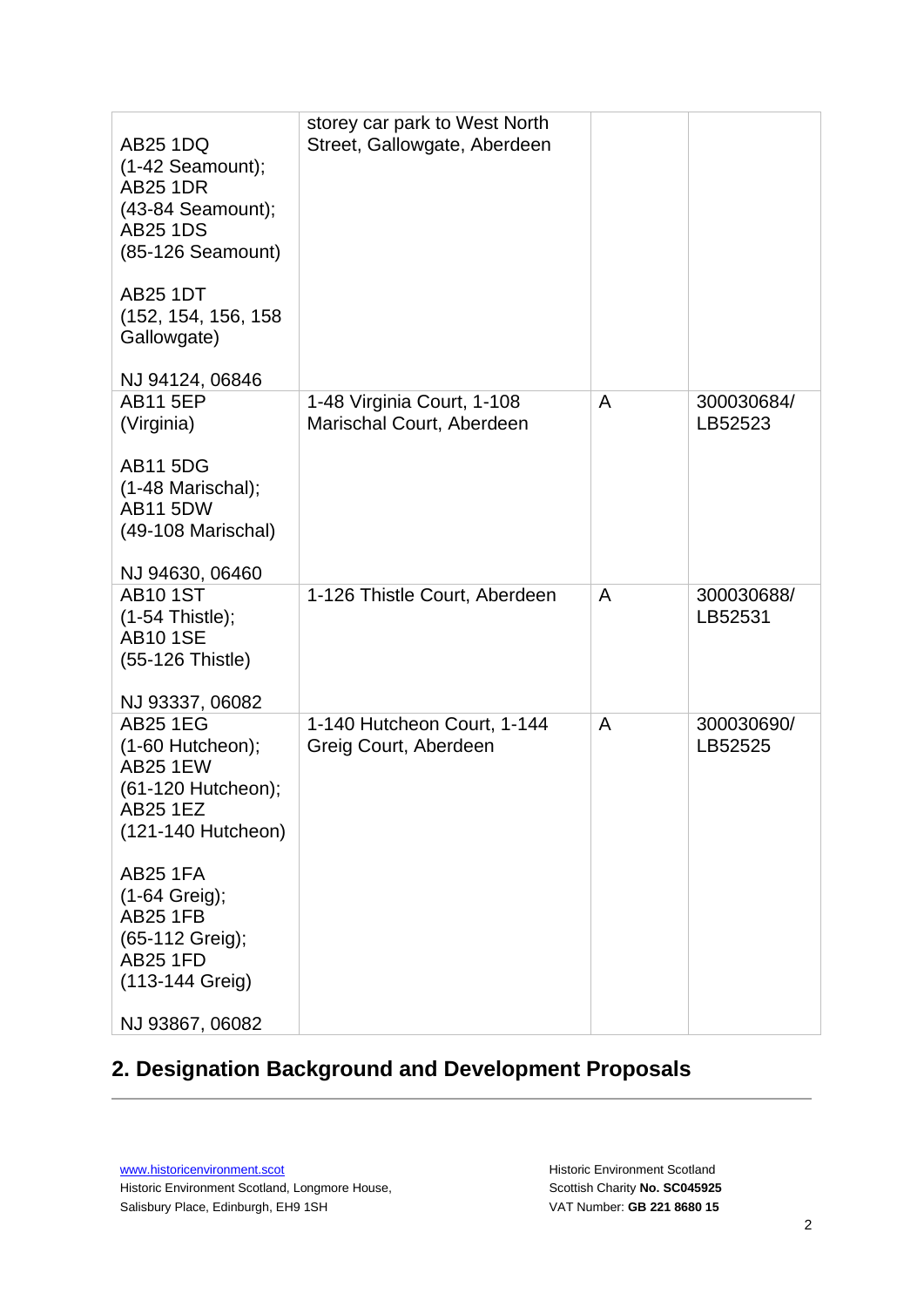## **2.1 Designation Background**

Gilcomstoun Land, Virginia Court and Marischal Court were previously proposed for listing 2014. A decision was taken to not proceed with an assessment for listing these buildings while the listing review of Cables Wynd House and Linksview House in Edinburgh – two substantial multi-storey blocks of flats of contemporary date – was taking place. This was to provide context for the possible listing of similar buildings elsewhere in Scotland. The listing review for the Edinburgh cases resulted in a substantial amount of research on the building type and the subsequent listing of both Cables Wynd House and Linksview House at category A in January 2017.

None of the multi-storey buildings is in a conservation area, but most are directly adjacent to city centre conservation areas.

## **2.2 Development Proposals**

There are no known development proposals for the buildings except for ongoing maintenance and repairwhich are not considered to have an impact on the significance of the buildings.

In 2019-20, appraisals of the environmental efficiency, and financial and nonfinancial appraisals of the inner-city multi-storeys are being considered. A Stage 1 RIBA assessment of Gilcomstoun Land was commissioned by the council's corporate landlord at the end of 2019 to provide options for further investigation from minimal upgrading to demolition and rebuild and the potential costs for these works.

These proposals are at an early stage and have been considered as part of the assessment for designation. (See 3.3 Policy considerations and 4.2 Consultation summary for more information.)

## **3. Assessment**

## **3.1 Assessment information**

A proposal to designate eight inner-city multi-storey blocks of flats was received on 08/08/2018. The blocks are located across five discreet sites in central Aberdeen and they were built as part of the city's post-Second World War housing programme. Because of the number of buildings proposed for designation the application for listing the flats has been treated as a project and has concurrently included a project to record the buildings for the National Record of the Historic Environment.

Gilcomstoun Land, Porthill Court, Seamount Court, Marishcal Court, Virginia Court, Thistle Court, Hutcheon Court and Greig Court were visited on 22/11/2018 and 02/07/2019.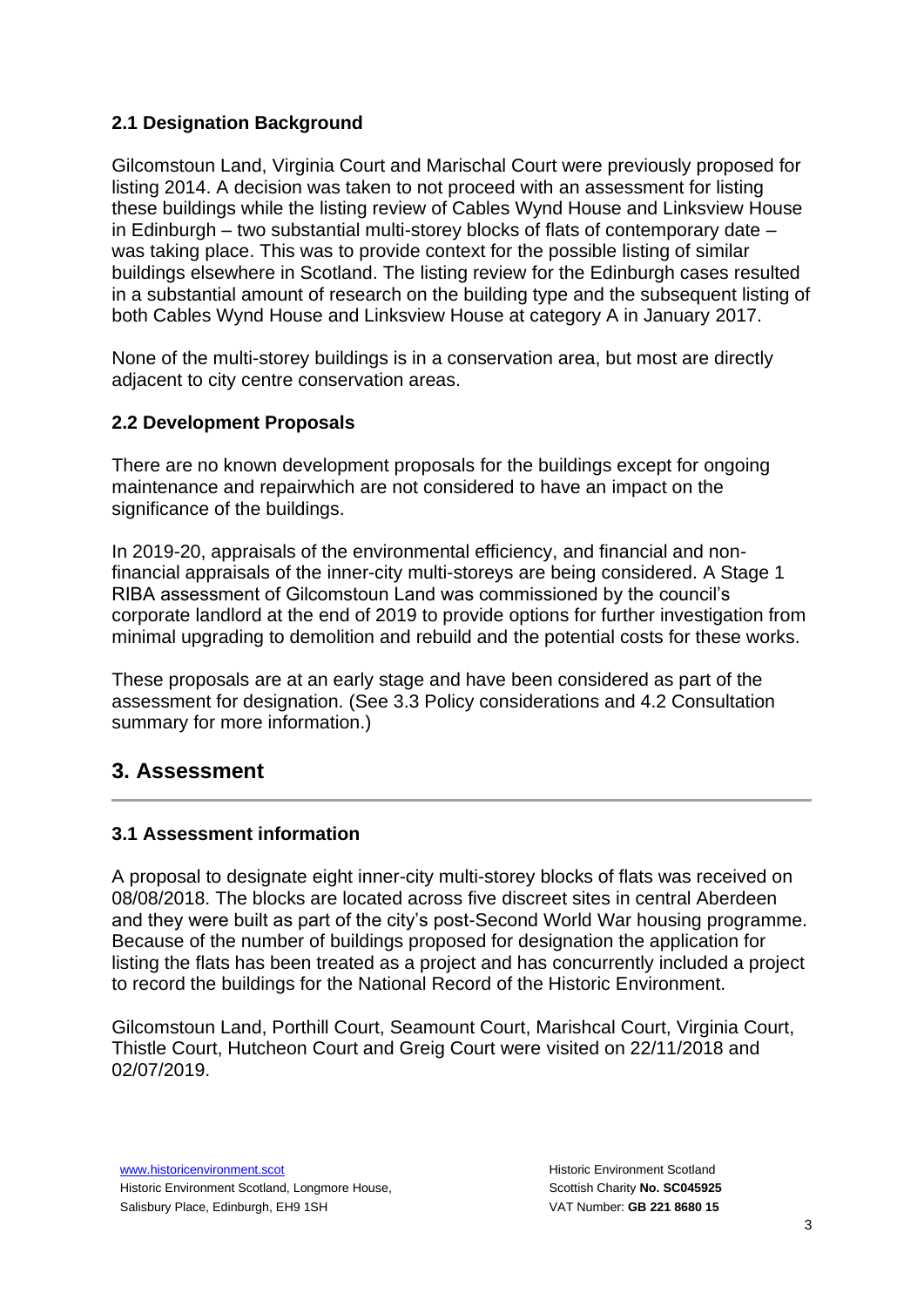The exterior and interior of the common areas were seen. Recent photographs of some flat interiors were seen. The interior of an unoccupied flat at Hutcheon Court was seen on 22/11/2018.

## **3.2 Assessment of special architectural or historic interest**

The buildings were found to meet the criteria for listing.

An assessment using the selection guidance to decide whether a site or place is of special architectural or historic interest was carried out. See **Annex A**.

The common hardstanding areas surrounding the multi-storey buildings form part of the design and conception of the public realm which enhance their setting. Two- and three-storey low rise apartment blocks also form part of some of the original housing developments. Across the sites, these buildings and the setting have not substantially changed since they were built and form an integral part of the redevelopment of the streetscape in the 1960s.

We do not currently propose to designate the related hard landscaping and public realm and adjacent low-rise contemporary housing but consider that these buildings and structures are linked in design terms and contribute to the wider setting especially through the relationship of the buildings and their open spaces.

The exception is at the Gallowgate redevelopment (Porthill Court and Seamount Court) which comprises an integrated parade of shops and a multi-storey car parking facility. These elements of the scheme were carefully incorporated into the original design resulting in a modernist mixed-used megastructure and these are proposed to be included in the listing.

The listing criteria and selection guidance for listed buildings are published in Designation Policy and Selection Guidance (2019), Annex 2, pp. 11-13, [https://www.historicenvironment.scot/designation-policy.](https://www.historicenvironment.scot/designation-policy)

## **3.3 Policy considerations**

We consider the individual circumstances of each case. In deciding whether to designate a site or place or amend an existing designation while there are ongoing development proposals, we will consider:

- the implications of designation on development proposals;
- the effect of the proposed development on the significance of the site or place; and
- $\bullet$  the extent to which plans have been developed for the site or place where these are particularly advanced, we will not normally list or schedule.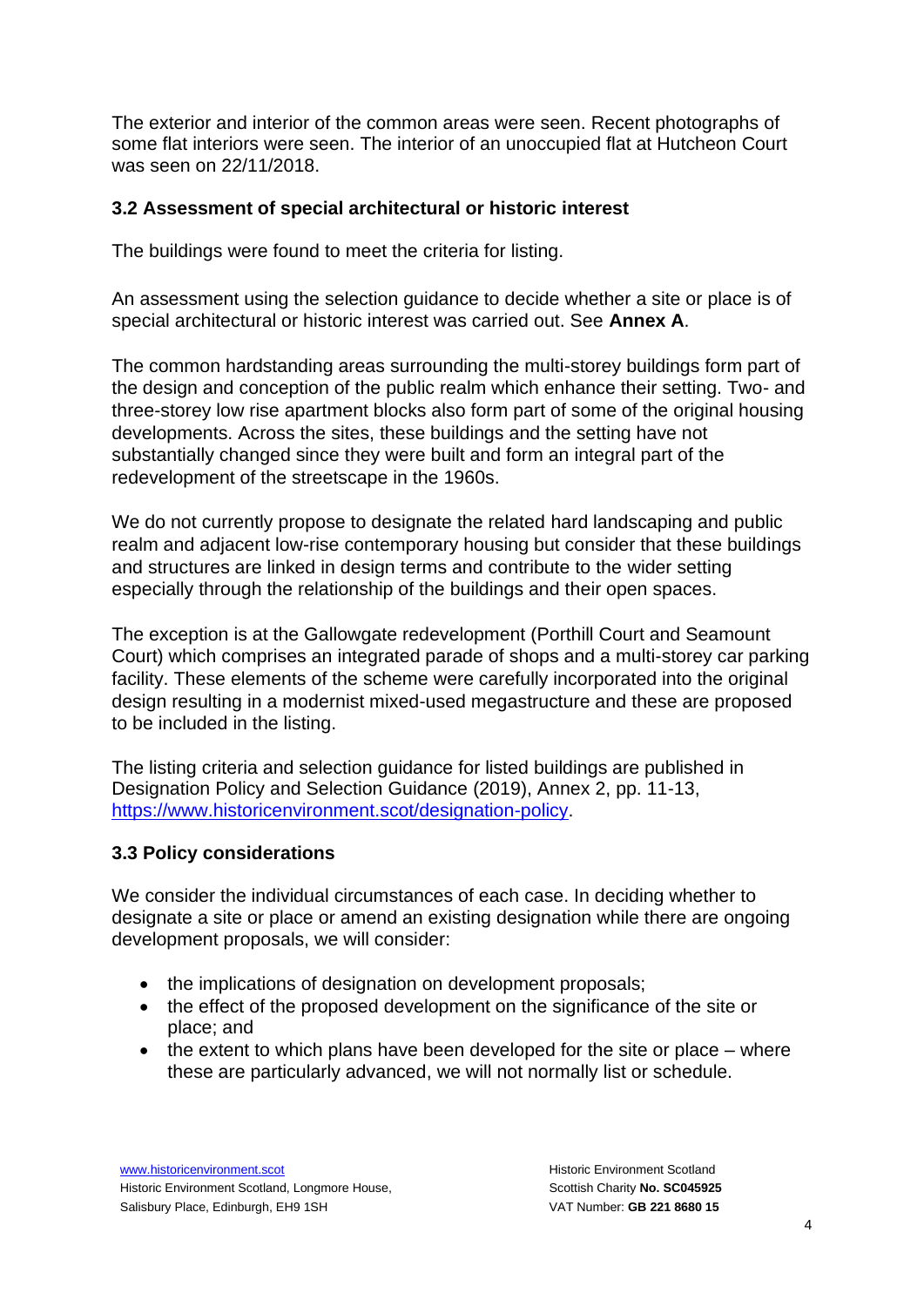Further information about development proposals and designation is found in Designation Policy and Selection Guidance, pp. 7-8. <https://www.historicenvironment.scot/designation-policy>

In this case none of the above were considered to impact on our decision to list the buildings.

## **4. Consultation**

## **4.1 Consultation information**

Consultation period: 14/10/2019 to 24/01/2020.

We consulted with the owners, occupiers, tenants, tenants' groups, local community councils, councillors, the planning authority and the housing authority of Aberdeen City Council. We also held public drop-in events in Aberdeen (Monday 28 October 2 to 4 pm and 7.30 to 9 pm and Monday 11 November from 2 to 4 pm and 7.30 to 9 pm). We attended meetings with the planning authority (12/11/2019), the City-wide Multi-storey Network (27/11/2019), the Corporate Landlord (17/01/2020) and elected members of Aberdeen City Council (17/01/2020).

The consultation report of handling was also published on our portal and our website for comment from any interested parties.

## **4.2 Consultation summary**

Further to the public meetings and meetings with Aberdeen City Council officials, there were 65 responses and interactions to the consultation. Out of these 65 responses, 36 of them were from residents.

The aim of the consultation was to engage with people with an interest in the Multis about why we think they meet the criteria of special architectural or historic interest and to answer questions about what listing means. We did not receive any comments which raised issues that put into question the special architectural or historic interest of the buildings for listing.

There were concerns raised about the designation preventing maintenance, repair and the future development of the sites. We answered many questions about what listing means and were able to provide information on a variety of topics, including the implications of listing and the listed building consent process.

Beyond the listing process, we are working in partnership with the local authority on a pilot study to explore how the Multis can be more energy efficient. We are also supporting Aberdeen City Council's planning service to produce a guide to listed building consent for residents. Our programme of making a photographic record of the Multis and other post-war social housing in Aberdeen will continue and the results will become part of the national archive held in the National Record of the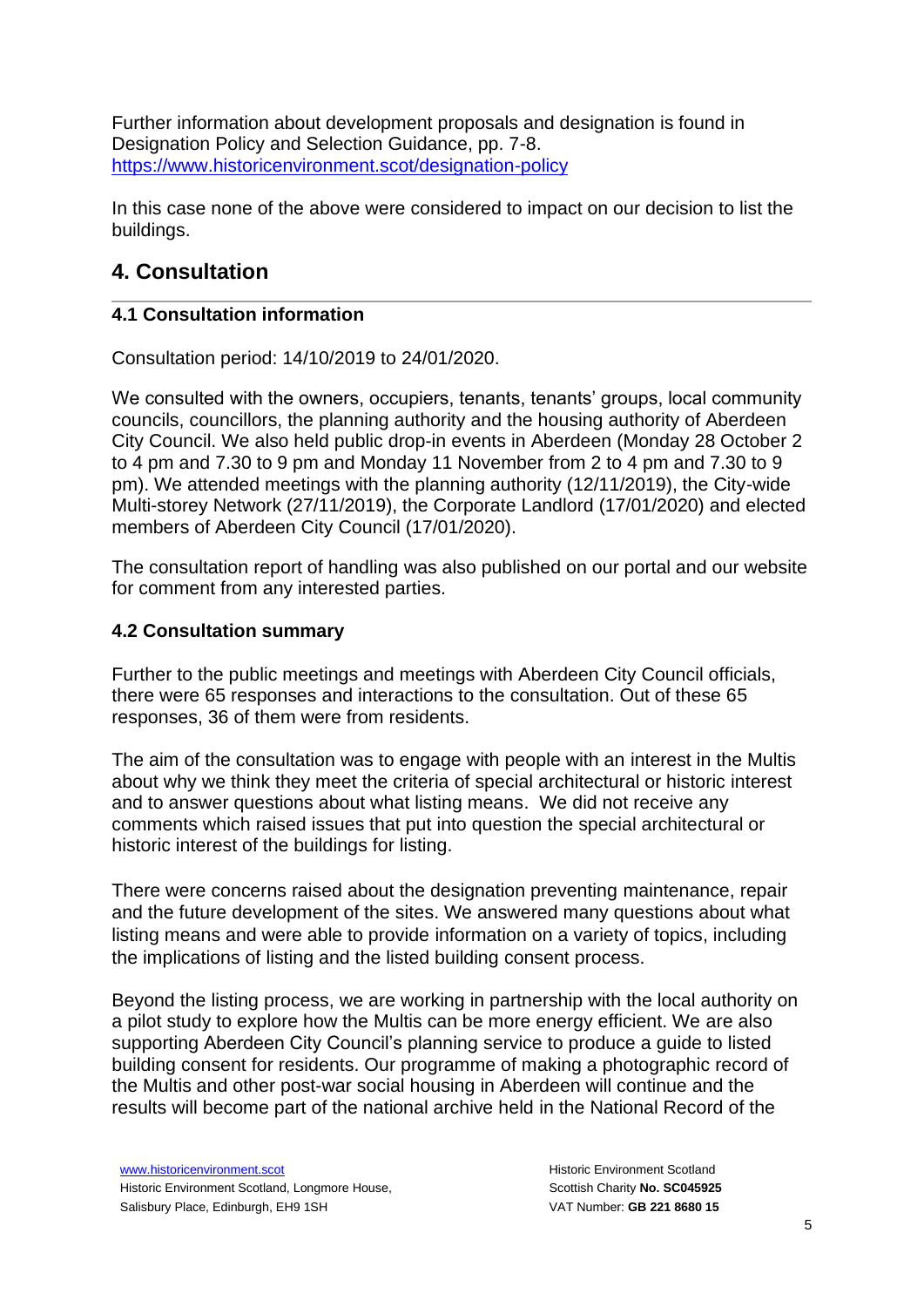Historic Environment [\(www.canmore.org.uk\)](http://www.canmore.org.uk/). We will also be supporting the Aberdeen City Heritage Trust to develop a community engagement project about the Multis.

A full summary of the consultation is published on our website. [Closed Consultations](https://www.historicenvironment.scot/about-us/what-we-do/consultations/recently-closed-consultations/#listing-of-aberdeen-multi-storey-flats_tab)  [| Historic Environment Scotland | History](https://www.historicenvironment.scot/about-us/what-we-do/consultations/recently-closed-consultations/#listing-of-aberdeen-multi-storey-flats_tab)

### **Elizabeth McCrone**

Head of Designations Heritage Directorate, Historic Environment Scotland

**Contact** Dawn McDowell, Deputy Head of Designations [designations@hes.scot](mailto:designations@hes.scot) 0131 668 8914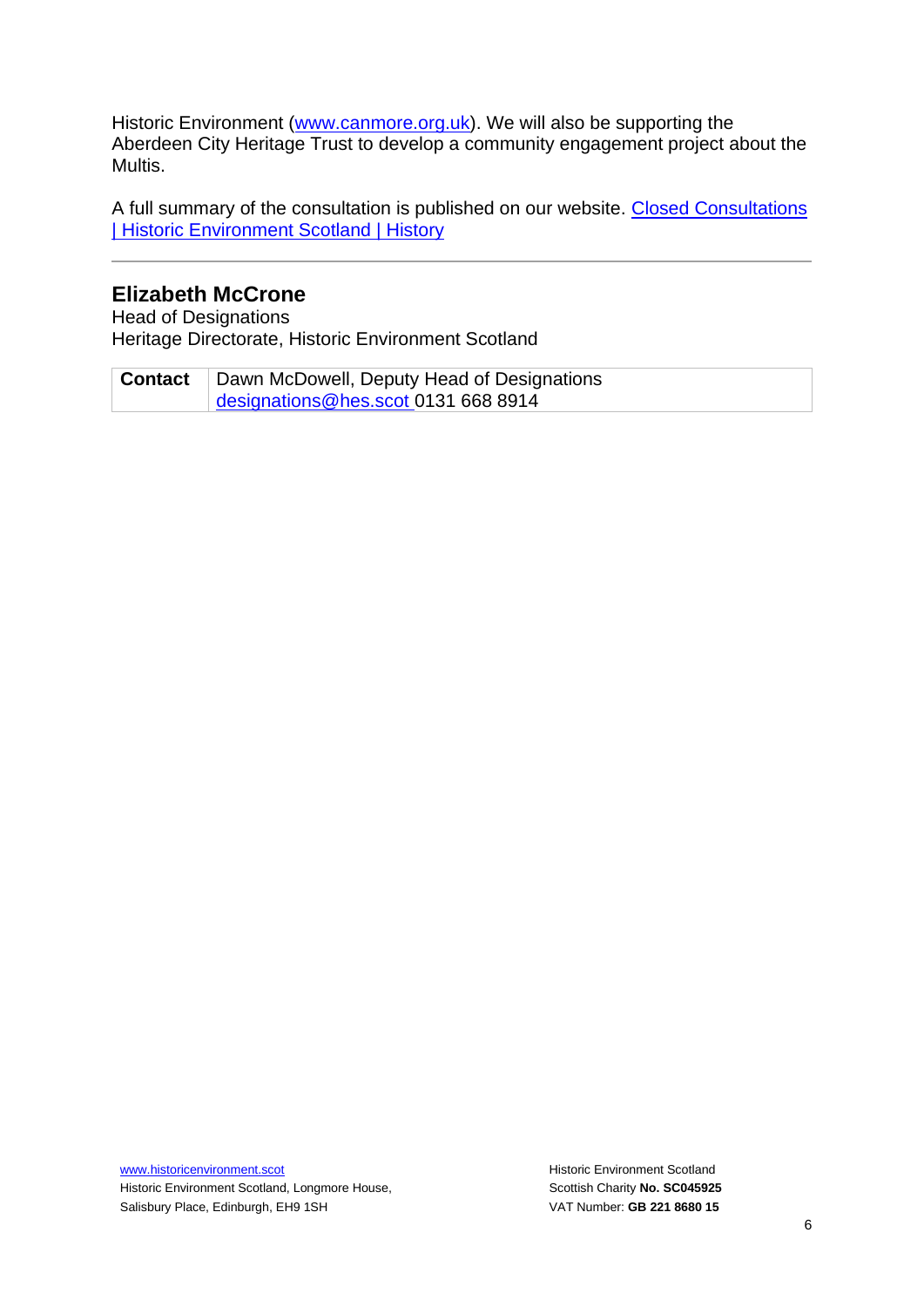## **1. Building Name and description**

## **1.1 Description of individual sites**

### **1-75 Gilcomstoun Land, Aberdeen**

Eleven-storey modern Brutalist multi-storey 'slab' block of flats designed by Aberdeen City Architects Department, under the supervision of George McIntosh Keith (Chief Architect) in 1959-1963 for the Aberdeen Housing Committee. The project architect was John Pressley. The building contractor was the Aberdeen firm, W J Anderson. Oriented on a north-south axis and located in a built up inner urban area with two-storey low-rise modern buildings in the immediate setting. The block contains 75 maisonette flats laid out on a crossover section: flats are entered on the ground floor at either the bedroom or living area and cross up and over to the bedroom or living area providing a dual aspect on two levels. There is a contemporary painted timber sign 'Gilcomstoun Land' above the entrance.

#### **1-72 Porthill Court, 1-126 Seamount Court, shop units at 152-158 (even numbers) Gallowgate, including multi-storey car park to West North Street, Gallowgate, Aberdeen**

19 and nine-storey modern Brutalist multi-storey 'slab' blocks of flats designed by Aberdeen City Architects Department, under the supervision of George McIntosh Keith (Chief Architect) dating from 1959 to 1966 for the Aberdeen Housing Committee. The building contractor was the Aberdeen firm, W J Anderson. Oriented on a north-south and east-west axes and connected by a pair of enclosed glazed linking footbridges. The blocks are also connected on the ground to a single-storey parade of shops and a modern Brutalist multi-storey car park. The buildings are in a built up inner urban area next to a ring road and near contemporary low-rise housing to the south and north and a modern college building to the east. Seamount Court contains 126 maisonette flats laid out on a crossover section: flats are entered on the ground floor at either the bedroom or living area and cross up and over to the bedroom or living area providing a dual aspect on two levels. Porthill Court has 72 flats with a combination of crossover maisonettes, single storey flats and eight rooftop single storey flats set behind a geometric shaped linking concrete parapet. Seamount Court partially retains its original building name lettering.

The parade of shops consists of a single storey flat-roofed block linked to the undercroft of Seamount Court. There are three units facing a terraced hardlandscaped precinct to the east.

The modern Brutalist multi-storey car park is constructed of in situ and reinforced concrete and is laid out on 3 levels. There is a spiral access ramp and open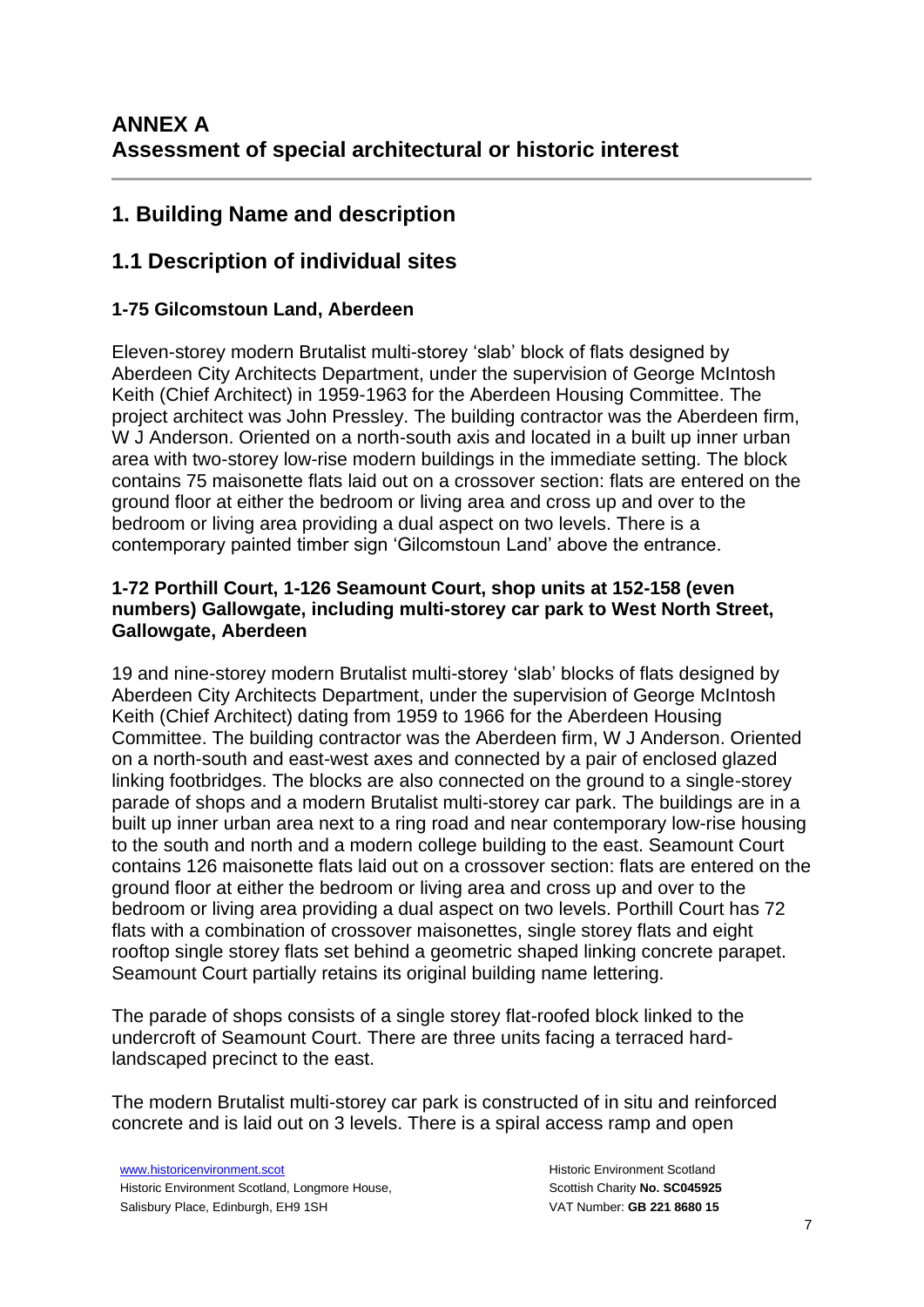cantilevered concrete stair to the north. The long elevation facing North West Street is characterised by a long series of square reinforced concrete open buttresses linked to a recessed first floor. The structure is faced with tall narrow moulded concrete panels at the ground level and has square aggregate panels to the upper level.

## **1-48 Virginia Court, 1-108 Marischal Court, Castlehill, Aberdeen**

19- and nine-storey modern Brutalist multi-storey 'slab' blocks of flats designed by Aberdeen City Architects Department, under the supervision of George McIntosh Keith (Chief Architect) 1959 (completed 1966) for the Aberdeen Housing Committee. The building contractor was the Aberdeen firm, W J Anderson. The buildings are oriented on a north-south and east-west axes and connected by a pair of enclosed glazed linking footbridges. They are in a built up inner urban area next to a ring road. Virginia Court contains 48 maisonette flats laid out on a crossover section: flats are entered on the ground floor at either the bedroom or living area and cross up an over to the bedroom or living area providing a dual aspect on two levels. Marischal Court has 108 maisonette flats.

## **1-126 Thistle Court, Aberdeen**

15-storey modern Brutalist multi-storey 'slab' block of flats designed by Aberdeen City Architects Department, under the supervision of Tom Watson (Chief Architect) in 1971-1975 for the Aberdeen Housing Committee. The building contractor was the Aberdeen firm, Alexander Hall & Sons. Oriented on a north-south axis and located in a built up inner urban area with a low-rise multi-storey car park in the immediate setting. The block has 126 flats with a combination of maisonettes laid out on a crossover section in the middle part and single storey flats at each end. The windows which are set in the granite aggregate facing slabs are framed with canted concrete surrounds.

## **1-140 Hutcheon Court, 1-144 Greig Court, Aberdeen**

15- and 19-storey modern Brutalist 'slab' blocks of flats designed by Aberdeen City Architects Department, under the supervision of Tom Watson (Chief Architect) in 1973-1978 for the Aberdeen Housing Committee. The building contractor was the Aberdeen firm, Alexander Hall & Sons. The buildings are oriented on an east-west and north-south axes. They are in a built up inner urban area next to a ring road. Hutcheon Court contains 140 flats with a combination of maisonettes laid out on a crossover section and single storey flats at both ends. Greig Court has 144 flats with maisonettes and single storey flats at one end only. The maisonette flats are entered on the ground floor at either the bedroom or living area and cross up an over to the bedroom or living area providing a dual aspect on two levels. The facing slabs at the end of the blocks are set with large jagged granite aggregate.

## **1.2 Description of common features**

[www.historicenvironment.scot](http://www.historicenvironment.scot/) Historic Environment Scotland, Longmore House, Salisbury Place, Edinburgh, EH9 1SH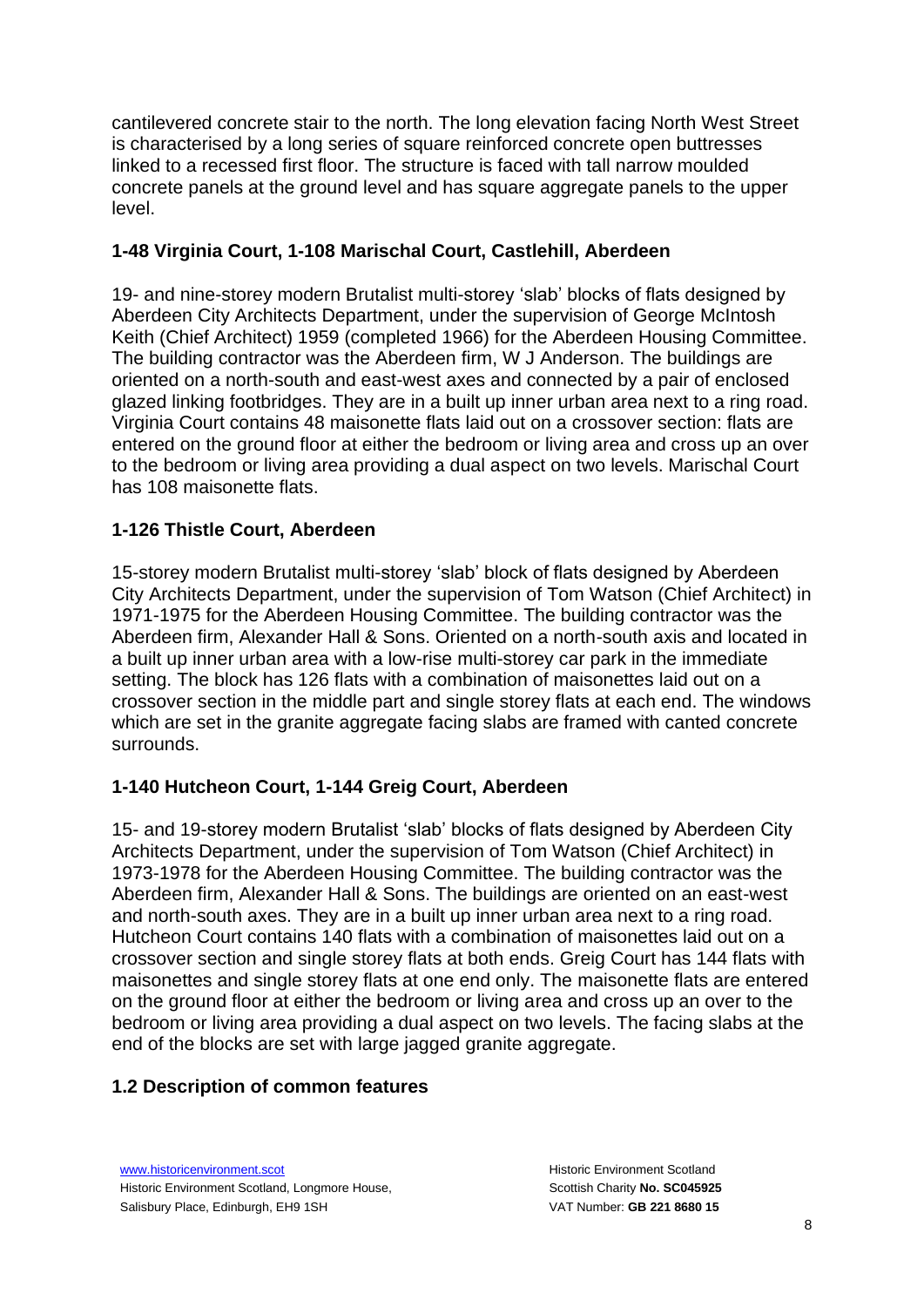The buildings are constructed with a reinforced concrete frame and have smoothfinished precast concrete cladding panels and poured concrete tapered columns. The long slab elevations have shallow continuous fire-escape balconies. Some of the blocks are terminated by single storey flats that also have escape balconies. The facing panels have large aggregate granite faced finishes at the end elevations, some of which have been painted over. The facing panels to Thistle Court, Hutcheon Court and Greig Court are more prominent than at Gilcomstoun, Gallowgate and Castlehill with larger rough boulder aggregate and these have not been painted. There is a partially open undercroft with building facilities including laundry rooms, community rooms and substations which are set back from the building line at the ground floor of all the blocks.

The interiors of the common areas largely retain their 1960s and 1970s layout with some original finishes, fixtures, fittings and signage retained to the public areas such as teak boarded ceilings to the entrance lobby. Most of the windows, doors and fixtures and fittings to the exterior and interior have been replaced.

#### **1.3 Historical background**

These blocks of flats were designed and built in selected redevelopment areas and were part of a comprehensive building programme that was initiated by the City of Aberdeen Housing Committee to re-house residents into modern, healthy homes. The Chapel Street/Skene Street development (at Gilcomstoun) is the first of a total of five inner city housing developments ranging in date from 1959 to 1978.

The post-Second World War improvement of Aberdeen City Centre city was inspired by the seminal planning tome 'Granite City A Plan for Aberdeen' of 1952 by W Dobson Chapman and Charles F Riley, two of the UK's most highly regarded architects and town planners. Their proposals, which broadly followed the prevalent thinking in the 1950s, was to recommend selective redevelopment (slum-clearance) in order to provide for public health, amenity and convenience which had been lacking in interwar housing schemes. In building terms their recommendations were for high density multi-storey blocks in the immediate periphery of the city centre and for neighbourhood units in outlying sub-urban areas (such as Kincorth and Kaimhill) with a mix of low- and high-rise housing and small scale commercial and public amenities such as shops and schools. Echoing contemporary planning theory of comprehensive redevelopment, their bias was towards flats as the most appropriate housing type, in contrast to 'monotonous' inadvertent urban sprawl.

Town planning was a relatively new discipline and after the upheaval of the Second World War, was of primary importance in driving housing and health reform forward. Soon after the establishment of the Town and County Planning Act of 1947, large cities and county councils across the UK embarked on the major reorganisation of their urban areas. They were committed to improving infrastructure and in providing housing which was integrated to well-planned commercial and industrial activity.

[www.historicenvironment.scot](http://www.historicenvironment.scot/) Historic Environment Scotland, Longmore House, Salisbury Place, Edinburgh, EH9 1SH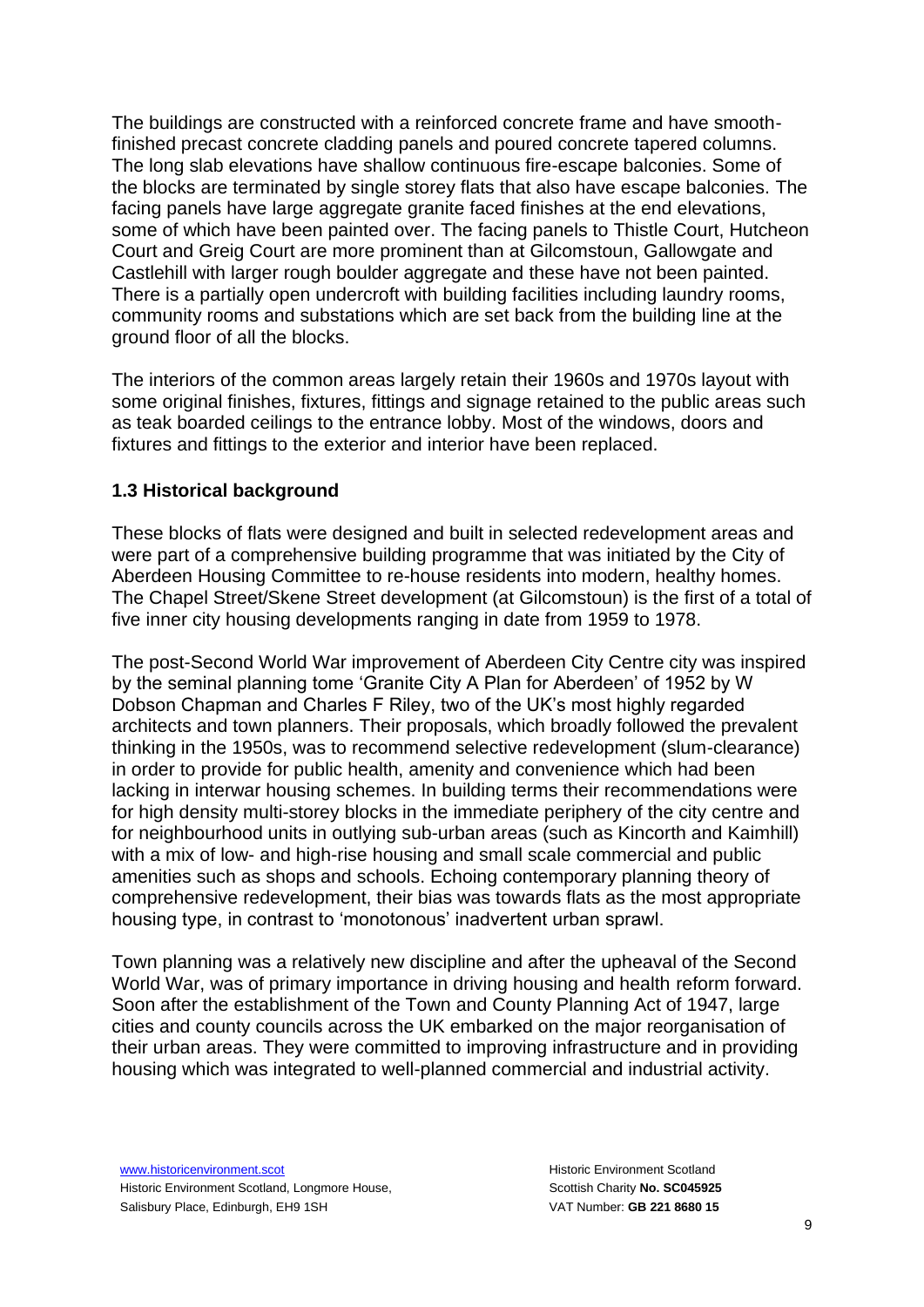Comprehensive housing reform was first introduced after the First World War with the Housing and Town Planning (Addison) Act 1919 to provide decent housing for the working class and address inner city slums. This act marked a turn towards state-sponsored housing that was characterised by the development of planned council schemes and would dominate the housing supply in Scotland and the rest of the UK until the late 1970s. By the end of the Second World War, Scotland and other UK cities were embarking on unprecedented restructuring. In Scotland, the debate was centred on Glasgow and its overcrowding and sub-standard housing problem. Building within the city boundary or decanting the population to new settlements outside of the city into 'new towns' was the principle point of discussion. The type of housing to build, from cottages to 'four-in-a-block' flats, tenements to high rises, was also intensely deliberated.

While national housing policies and funding strategies were drawn up by central government, local authorities were responsible for deciding on the direction they would take to improve their housing stock. An important factor was the availability of land and how this affected housing density. With the rising cost of land as well as building materials, building high rises was an attractive alternative to low density housing schemes planned along earlier garden-city principles.

The establishment of new high-rise developments was largely aimed at re-housing people who had previously lived in sub-standard accommodation into modern healthy homes. Aberdeen's main housing problem after 1945, however, was not primarily its slums or its shortage of land, but rather a long waiting list for houses. Its ambitious plans for reconstruction was also not principally related to war-damage. Rather than an extensive slum clearance programme, the city of Aberdeen, which was identified by government officials as an area of potential economic growth, embarked on a highly ambitious plan of civic enhancement and regeneration. In this context, the inner-city multi-storey slab blocks planned from in the late 1950s to the late 1970s were unusual for their high-quality individual design by the city's own architects' department. They were exceptional for the period because they were not like the increasingly ubiquitous factory-made system-built schemes that were erected in all of Scotland's major urban centres, also including Aberdeen.

## **2. Assessment of special architectural or historic interest**

To be listed a building must be of 'special architectural or historic interest' as set out in the [Planning \(Listed Buildings and Conservation Areas\) \(Scotland\) Act 1997.](https://www.legislation.gov.uk/ukpga/1997/9/contents) To decide if a building is of special interest for listing, we assess its cultural significance using selection guidance which has two main headings – architectural interest and historic interest (see Designation Policy and Selection Guidance, 2019, Annex 2, pp. 11-13).

The selection guidance provides a framework within which judgement is exercised in reaching individual decisions. The special architectural or historic interest of a building can be demonstrated in one or more of the following ways.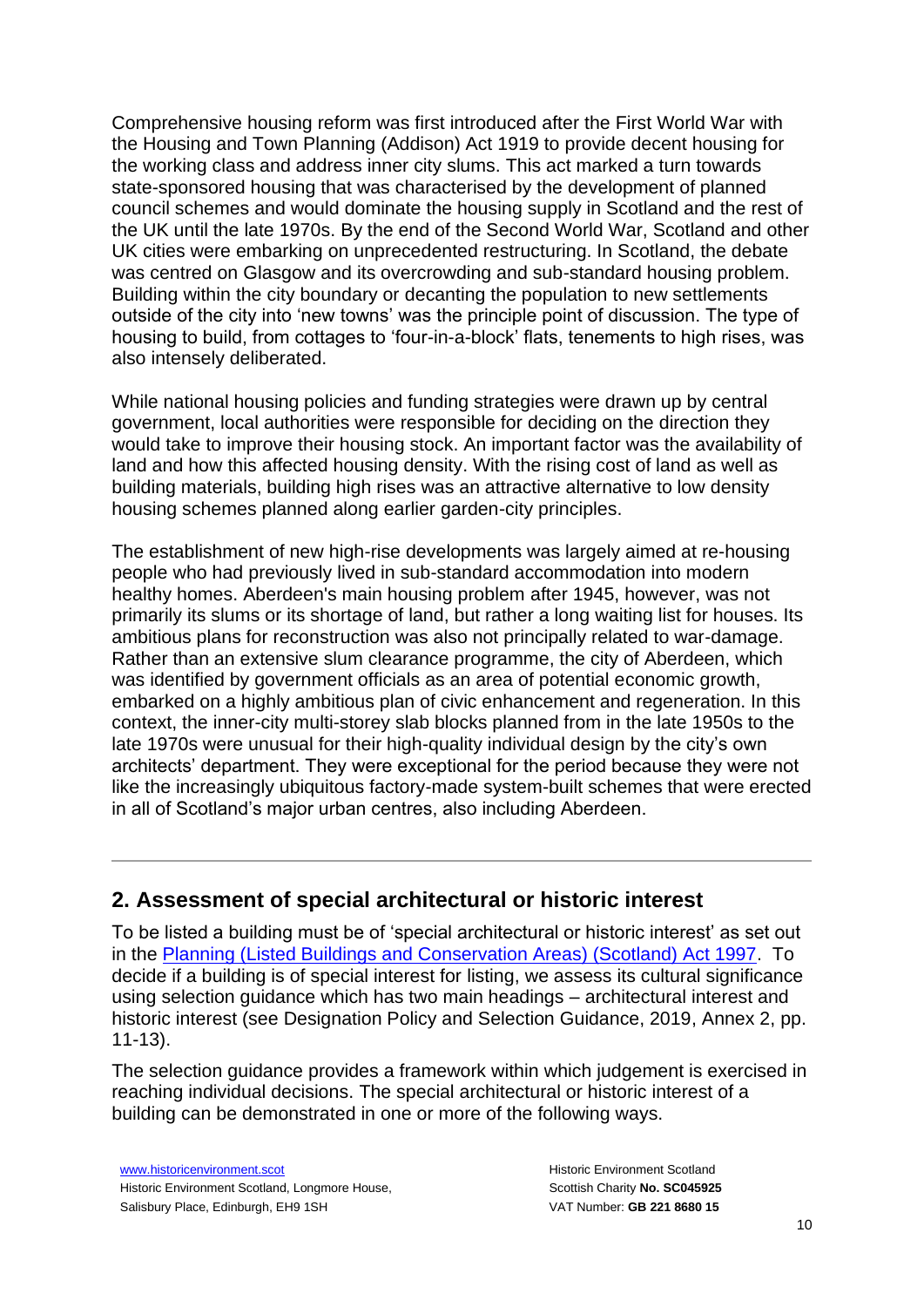### **2.1 Architectural interest**

The architectural interest of a building may include its design, designer, interior, plan form, materials, regional traditions, and setting and the extent to which these characteristics survive. These factors are grouped under two headings:

## **2.1.1 Design**

The vision and skill of George McIntosh Keith (1907-1971), city architect from 1954 to 1970, combined with the financial expertise of the city's housing convener and treasurer, Councillor Robert Lennox (later Lord Provost), led to a well-conceived and well-supported programme of public housing across the city of Aberdeen in the postwar period. Keith and Lennox were fully committed to a major multi-storey drive which was directly inspired by their visits in 1959 to innovative multi-storey housing sites at Roehampton Alton Estate near London and at Hutchesontown in the Gorbals, Glasgow. It was highly unusual for a building programme of this scale to be produced almost exclusively by the local authority architects' department which continued in the same ambitious manner under the direction of Thomas Campbell Watson (1914-c.1994) from 1970 to 1975.

In this context, the inner-city multi-storey slab blocks planned from in the late 1950s to the late 1970s were unusual for their high-quality individual design by the city's own architects' department. They were exceptional for the period because they were not like the increasingly ubiquitous factory-made system-built schemes that were erected in all of Scotland's major urban centres, also including Aberdeen.

The result of this leadership in planning and architecture was a consistently high design quality across all the Aberdeen inner-city schemes which are very similar in plan, elevation and material. In their consistency and quality, these multi-storey buildings are among the most coherent and architecturally distinguished group of Brutalist flats in Scotland. The quality construction associated with the inner-city multi-storey blocks in Aberdeen are also due in part to the high standards used by the local contracting industry to the almost complete exclusion of national house building contractors.

The design of the Aberdeen inner-city blocks is an outstanding example of the modernist architecture of the period represented externally by the monumental side wall frames, the massive concrete piers at ground level and overall sculptural concrete detailing. This is further expressed by the cross-slab in situ concrete frame construction which is seen in the arrangement of shallow balconies to the long elevations and the concrete framing which is noticeable throughout the exterior of the building.

In addition to their structural expression of cross-slab in situ concrete frame construction, they are notable for their contextual design elements directly referencing the North-East vernacular by incorporating large granite aggregate into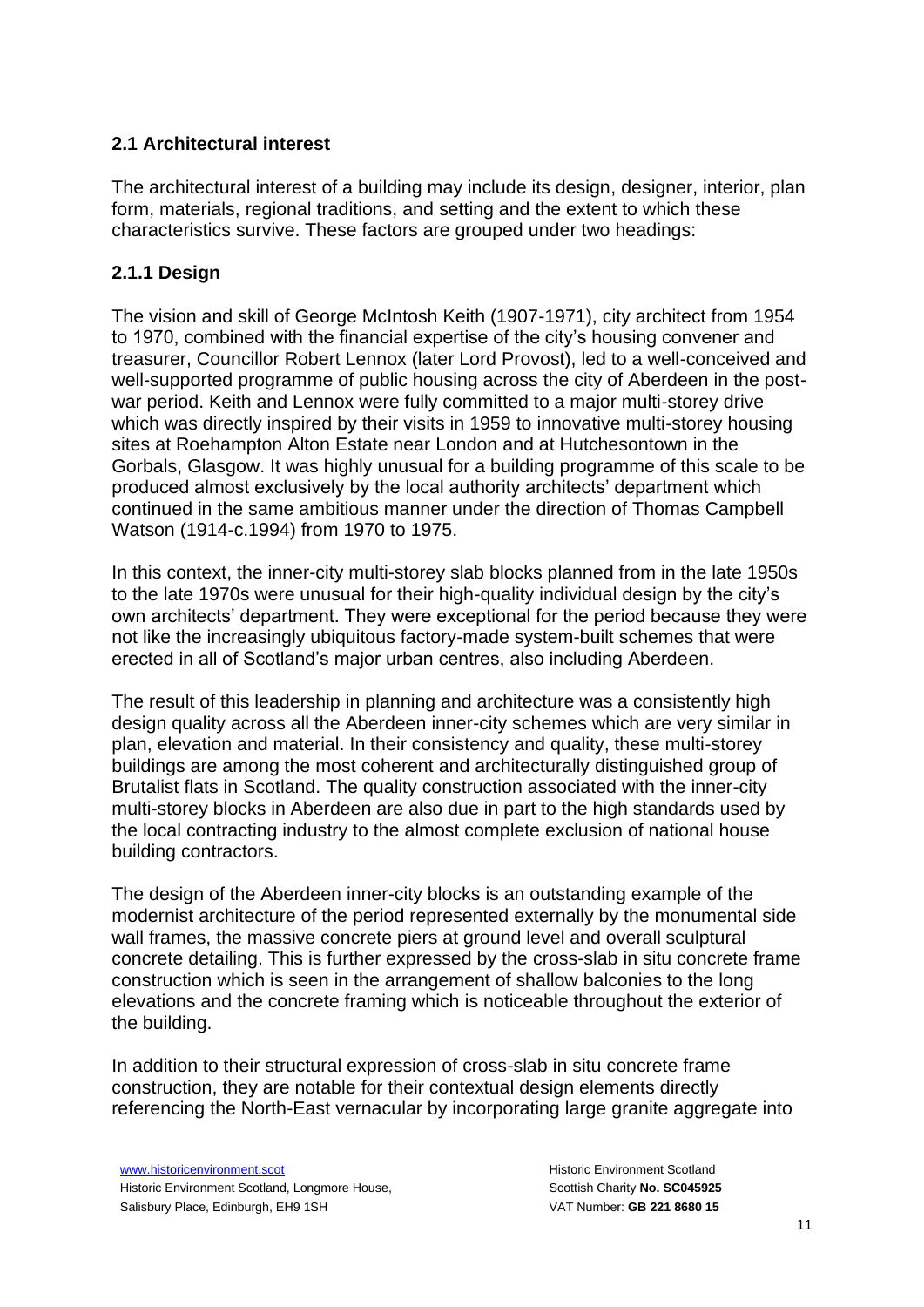concrete panels, a device normally associated with smaller scale housing and uniquely applied in Aberdeen. In practical terms, the large aggregate, although a more expensive finish, would attempt to mitigate the effects of fierce weather and north-easterly winds which were a known challenge for buildings of this height in the city.

The Aberdeen multi-storey group of flats were clearly inspired by Le Corbusier's Unité d'Habitation slab blocks (from 1947) and his socialist ideal of 'cities in the sky' that set the standard for avant-garde architects who were designing multi-storeys building schemes in the following two decades in Scotland and the rest of the UK.

Internally, these multi-storey blocks also have an innovative plan. More unusually applied in Scotland was the use of the crossover section plan of a maisonette arrangement. Stemming directly from the Unité d'Habitation's 'internal street', it cleverly eliminated the need for the more common space-consuming external deck access plan, it allowed for more light penetration as well as ventilation and it provided a consistent design to the slab's long elevations. The crossover plan layout was a more expensive design but was promoted by the city architect to ensure that the flats felt like houses when experienced from the inside but also crucially, this higher specification plan form would allow for better ventilation, an important consideration for multi-storey living.

The inventiveness of the arrangement of the blocks themselves is also found in their wider site plan. A combination of hard and soft landscaping, building orientation and the relationship with low rise buildings that were carefully designed as part of the scheme, all considered the wider townscape. This attention to town planning and integration into the city is directly illustrative of the concepts of the Townscape movement which was prevalent during this period.

As well as the usual and essential amenities of rubbish chutes and storage areas, the Aberdeen slab blocks have well-appointed laundry rooms, drying areas, and in some blocks community rooms which also illustrate the attention given to providing a high level of amenities for the residents.

These inner-city multi-storey blocks are remarkable not only for their avant-garde modernist architecture, but also for their relative lack of later alteration. There has been little change overall to the original design, plan form and materials except for the uniform change to windows and doors leading to external balconies and some reglazing to the ground floor service areas. The exposed granite aggregate panels at Gilcomstoun Land, Porthill Court, Seamount Court, Marischal Court and Virginia Court have been overpainted in grey which has affected the original character of the panelling. However, the overall relative lack of later alteration contributes to the authenticity of the block which retains its historic character on its own and within the wider townscape.

#### **2.1.2 Setting**

[www.historicenvironment.scot](http://www.historicenvironment.scot/) Historic Environment Scotland, Longmore House, Salisbury Place, Edinburgh, EH9 1SH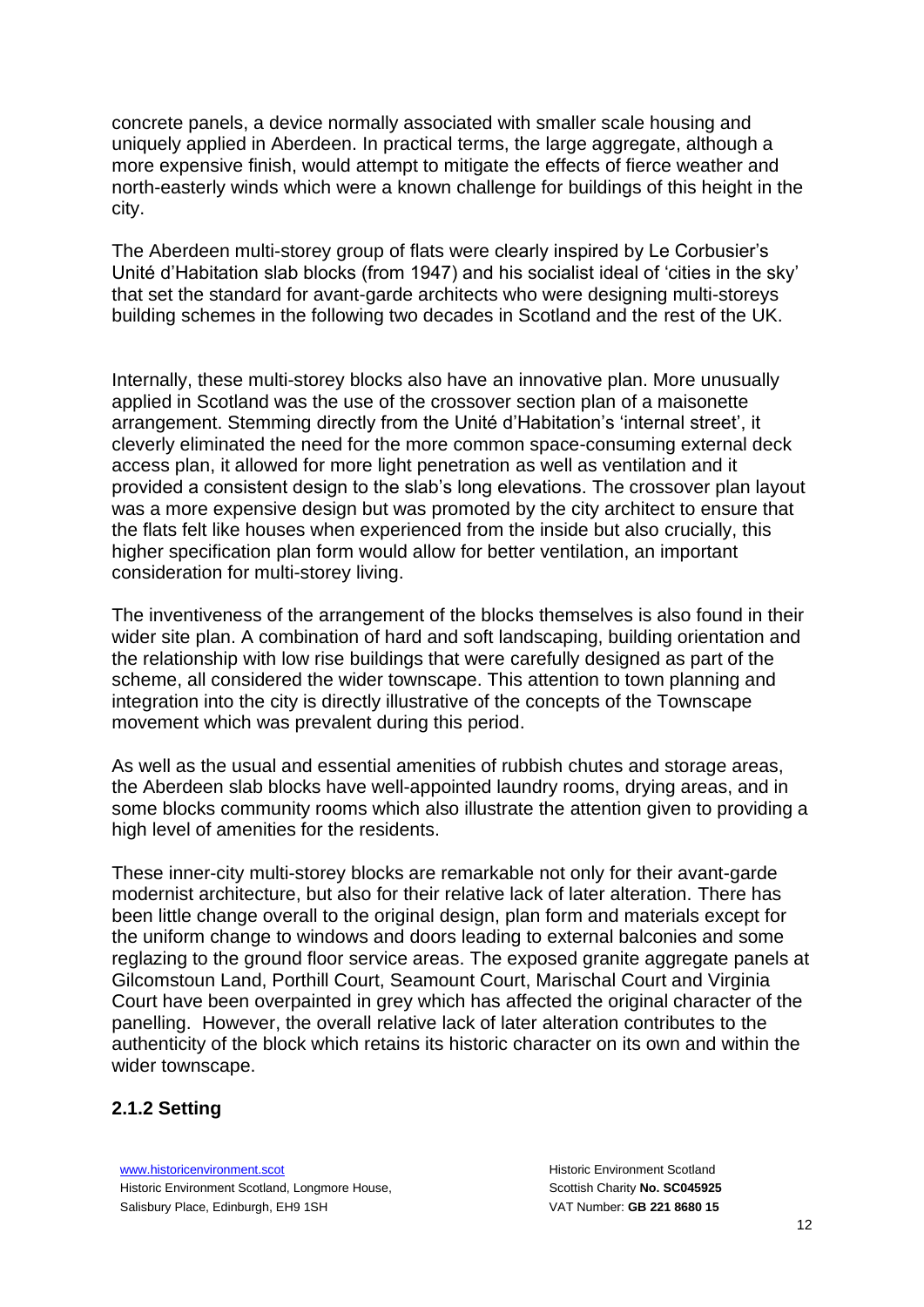These multi-storey flats are in an inner urban area and because of the buildings' height at up to 19 storeys, the blocks are prominent both in their immediate and wider surroundings. The overall character is of a multi-period urban streetscape ranging from the 18<sup>th</sup>, 19<sup>th</sup> and early 20<sup>th</sup> century and because of the predominant use of granite across all building types and dates, the impression is of a unified palette which is compatible with the modern concrete construction of the blocks.

At Gilcomstoun Land and Gallowgate the blocks' relationship with its townscape is enhanced by the contemporary low-rise housing planned as part of the original early 1960s development. The urban realm is a visibly designed hard landscaping with patterned footpaths and structured planting at all the blocks.

The multi-storey blocks have a distinct architectural identity as part of carefully planned series of building groups within the city centre. When siting the blocks, the architect-planners were conscious of their landmark status and the potential for dramatic effect within and outwith the townscape. The inner-ring road, also planned as part of the mid-20<sup>th</sup> century reorganisation of the city centre plays an integral part in the setting and plan form of the buildings, especially in the arrangement of the blocks at Gallowgate, Castlehill and Hutcheon Street which are directly adjacent to the road system. At Castlehill, Virginia Court is aligned with Union Street as a terminating vista at the end of Castlegate. All these building groups were designed as set pieces which are integrated into the inner-city plan and are now familiar landmarks in Aberdeen, contributing to the city's wider urban character.

The multi-storey blocks are located next to the boundaries of the central conservation areas with earlier and later buildings, both residential and commercial, characterising these areas.

#### **2.2 Historic interest**

Historic interest is in such things as a building's age, rarity, social historical interest and associations with people or events that have had a significant impact on Scotland's cultural heritage. Historic interest is assessed under three headings:

#### **2.2.1 Age and rarity**

Erected in their hundreds (863 in total) in the years mainly between 1960 and 1980, multi-storey blocks of flats are a common building type in Scotland. Architecturally innovative schemes were more expensive to build and fewer of these were erected with system-built, prefabricated structures predominating. Few multi-storey blocks of all types and quality now survive in close to their original form, with many having been demolished completely. There are now only a very small number of architecturally exceptional multi-storey buildings which survive and which are not extensively altered.

[www.historicenvironment.scot](http://www.historicenvironment.scot/) Historic Environment Scotland, Longmore House, Salisbury Place, Edinburgh, EH9 1SH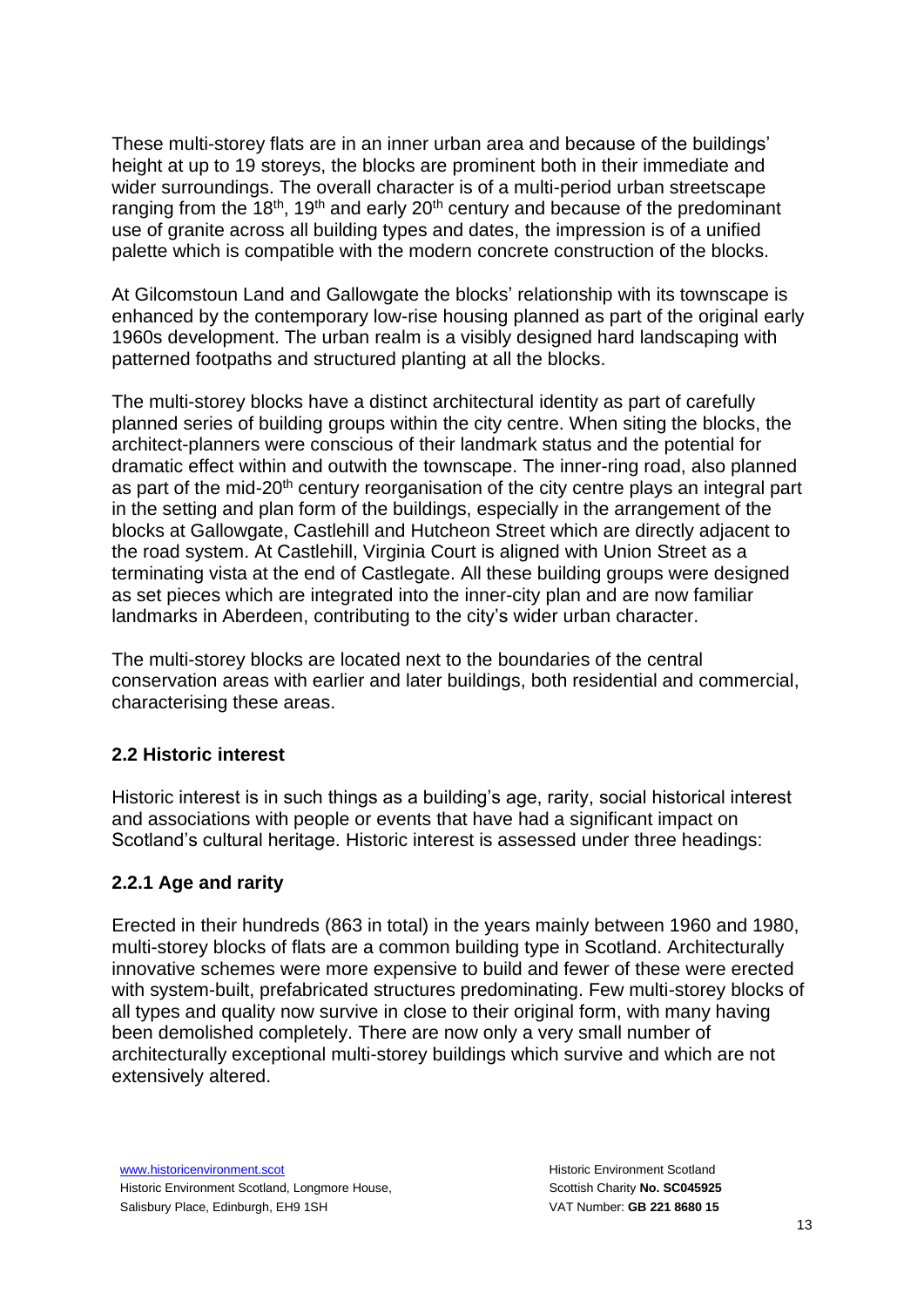The multi-storeys at Gilcomstoun, Gallowgate and Castlehill were erected as part of the earliest phase of the inner-city redevelopment of Aberdeen and are among the earliest Brutalist blocks of flats in Scotland planned as early as 1959. Erected in the 1970s, Thistle Court, Hutcheon Court and Greig Court are slightly later but were built in a similar style and to the same plan and design as the earlier blocks.

The first multi-storey public housing development erected in Aberdeen was at Ashgrove in 1959-61, a point block of ten storeys (40 flats). The block at Ashgrove is of standard design and forms part of a mixed-density (high and low rise) peripheral urban development. Earlier, innovation in modern public housing in the inner city was realised at Rosemount Square (1936-46 – listed category A) a courtyard development of Viennese-style modernist flats which anticipated the ambitious housing programme led by the City Architects' Department in the post-war period in Aberdeen.

Many of the first high rise buildings in Scotland were provided by contractors in collaboration with local authority architects' departments, and some early experiments in Scotland include Crathie Court, Glasgow (1946, listed category B – LB51966) and Westfield Court, Edinburgh (1949). By the late 1950s, some of the more architecturally innovative schemes were by architects in private practice.

Around this time, the functionalist concepts of the early modernist period of imposed and comprehensive architectural order on society prevalent in the 1930s and '40s and typified by 'all-flats' schemes, was shifting towards socially inclusive architectural solutions and community planning, and by contrast was exemplified by the new mixed-development scheme. The garden city model was not favoured nor practical in urban areas but neither was the model of high-flats only.

Le Corbusier's Unité d'Habitation (1947-52) at Marseille, France, is widely recognised as the initial inspiration for this change in philosophy and his large slab block of flats located in a parkland setting, which included shops, leisure and other social amenities as part of the development, was the architectural embodiment of a utopian concept of city living known as the 'ville radieuse' or the vertical city. It proved enormously influential and is often cited as the initial inspiration of the Brutalist architectural style and philosophy, which at Marseille (and at the other Unité schemes found in France and elsewhere) applied a raw concrete aesthetic (béton brut) to maximise the possibilities of new materials and building technologies to achieve its theoretical aims.

Early adopters of the new thinking in Britain were found in London and other large cities such as the housing complexes at the Golden Lane Estate, 1953-63 (listed Grade II\*), the Alton West Estate in Roehampton, London, (1955-8 – listed Grade II\*) 5 long 10-storey slab blocks of maisonettes in a parkland setting, and Park Hill in Sheffield (1957-60 – listed Grade II\*). Other expressions of the Unité concept include the Barbican Estate (completed 1963-1982 – listed Grade II), Balfron Tower (1965-7 – listed Grade II), and Trellick Tower (1968-73 – listed Grade II), all in London.

[www.historicenvironment.scot](http://www.historicenvironment.scot/) Historic Environment Scotland, Longmore House, Salisbury Place, Edinburgh, EH9 1SH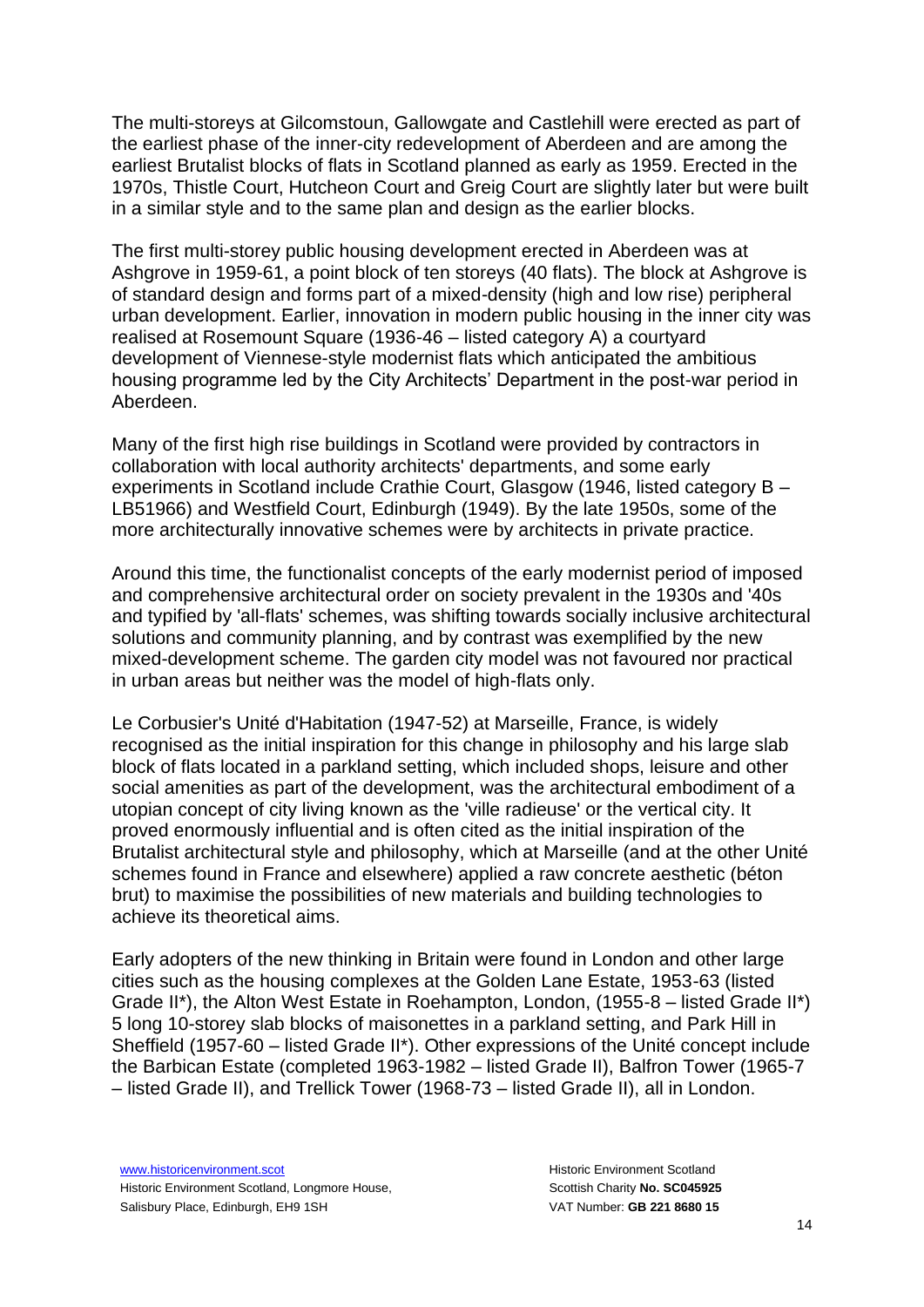Scotland's cities also responded with ambitious schemes in Glasgow, Dundee and Aberdeen, mostly with a focus on the ever-pressing need for slum-clearance with the help of forward-thinking city planners, engineers and housing chiefs, such as Robert Bruce and David Gibson in Glasgow. The Gorbals area of Glasgow, a notorious slum in the south of the city plagued by overcrowding, saw the erection of multi-storey housing by architects in private practice, including Basil Spence's renowned Hutchesontown C scheme (1961-6 – now demolished) and Hutchesontown B in 1958 (altered) by Robert Matthew who was leading Scotland in social housing reform, establishing the Housing Research Unit at the University of Edinburgh in 1959. One of the most distinguished of the tower block schemes in Glasgow was Anniesland Court, Glasgow (1966 – listed category A, LB43034), itself a megastructure with integrated shops. Similarly, in Leith, Edinburgh, the ambitious Kirkgate redevelopment included the largest and among the most architecturally accomplished multi-storey blocks of flats at Cables Wind House (1963-5 – listed category A, LB52403) and Linksview House (1964-7 – listed category A, LB52403). As of 2020, there are four multi-storey public housing buildings listed outside of Aberdeen.

Alongside the listed Brutalist blocks at Anniesland and Leith, the contemporary group of inner-city multi-storey blocks in Aberdeen is among a small number of Scotland's high-rise schemes which exemplify the advanced national and international interest in modern community planning combined with the latest architectural expression of the 'New Brutalism' style. Of these few surviving innovative schemes, there are even fewer remaining which are not largely altered.

Unique to the Aberdeen inner-city multi-storey blocks is the prominent use of local granite facing, an unusual application of regional modernism, not seen in modernist schemes of this type and scale elsewhere in the UK or probably internationally.

Also particular to Aberdeen and unique in Scotland is that these blocks were part of a comprehensive development plan which envisioned eight buildings from the beginning. It was not possible to build all eight multi-storeys at the same time and building work was staggered to meet capacity. This resulted in building taking place over a period from 1959 to 1977, however, the buildings are part of the same scheme and are clearly associated with each other in their design and materials. Their importance as a group tells us much about social and city planning changes in post-war Scotland.

#### **2.2.2 Social historical interest**

The interest and widespread acceptance of modern multi-storey housing can be traced to Scotland's long tradition of tenement living. With the advent of 'right to buy' policies and the transfer of public housing stock to private ownership in the early 1980s, Aberdeen's inner-city multi-storeys form part of a historic movement in social housing in which Scotland's local authorities took a leading role.

[www.historicenvironment.scot](http://www.historicenvironment.scot/) Historic Environment Scotland, Longmore House, Salisbury Place, Edinburgh, EH9 1SH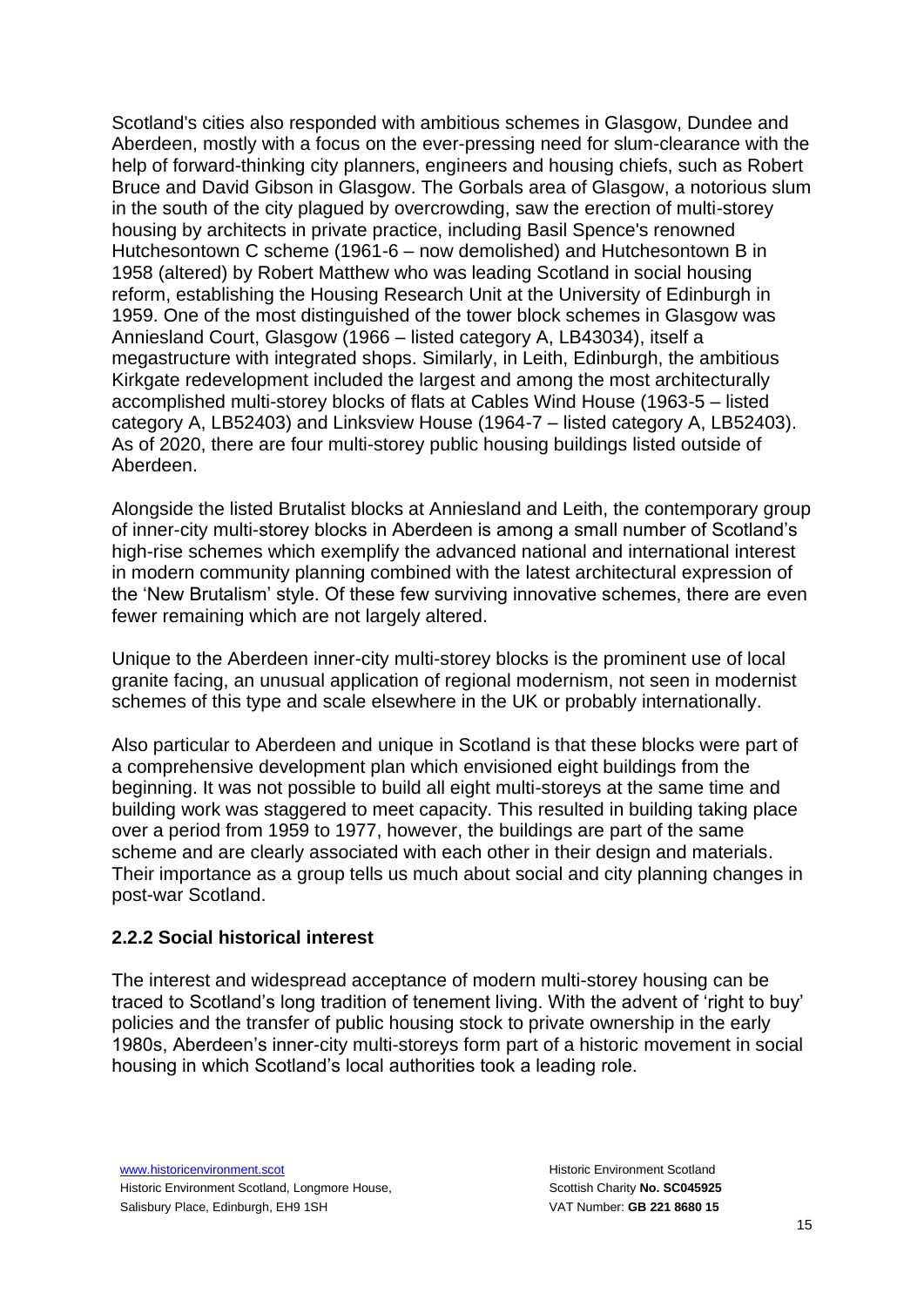These blocks of flats represent a period of great social and economic regeneration in Scotland's cities in the post-war era and tell us about changes taking place in town planning and housing. This state-sponsored town planning that was conceived in the immediate post-war years and peaked in the late 1960s, was the climax of a concerted and unprecedented campaign to transform housing tenure in Scotland. Incredibly, by 1964, 79% of new housing built in Scotland was built by local authorities and was by a long way the highest proportionally in Europe with the average local authority owned housing ranging from 2-6% in this period (M Glendinning, 2003: p.122).

### **2.2.3 Association with people or events of national importance**

There is no association with a person or event of national importance.

## **3. Summary of assessment**

In our current state of knowledge, the eight inner-city multi-storey blocks meet the criteria of special architectural or historic interest for the following reasons:

Design

- The buildings are of significant architectural interest as outstanding examples in Scotland of the modernist New Brutalism style in multi-storey housing. The design of the Aberdeen inner-city blocks is an outstanding example of the modernist architecture of the period represented externally by the monumental side wall frames and sculptural concrete detailing. They are of special interest for the expression of the cross-slab in situ concrete frame construction as seen in the arrangement of shallow balconies to their long elevations and the concrete panelled framing which is noticeable throughout the exterior of the buildings.
- Their design is of special interest for its innovative use of the crossover plan arrangement of maisonettes not often applied to housing of this type in Scotland or the rest of the UK. This plan form was chosen to create a greater sense of space and usefully provided cross ventilation.
- The contextual and regional design element of large granite aggregate incorporated into concrete panels directly references the North-East vernacular and is unusual for modernist blocks of this type. The motif is uniquely applied in Aberdeen across the eight multi-storey blocks.
- The overall relative lack of alteration has contributed to a high level of authenticity which adds to the buildings' design interest.

**Setting** 

• The immediate settings of each block, which are also largely unaltered, are an important aspect of the buildings' special interest as they were designed as complete modernist set pieces applying contemporary townscape principles such as paired offset slab blocks, contemporary hard landscaping and adjacent low-rise housing.

[www.historicenvironment.scot](http://www.historicenvironment.scot/) Historic Environment Scotland, Longmore House, Salisbury Place, Edinburgh, EH9 1SH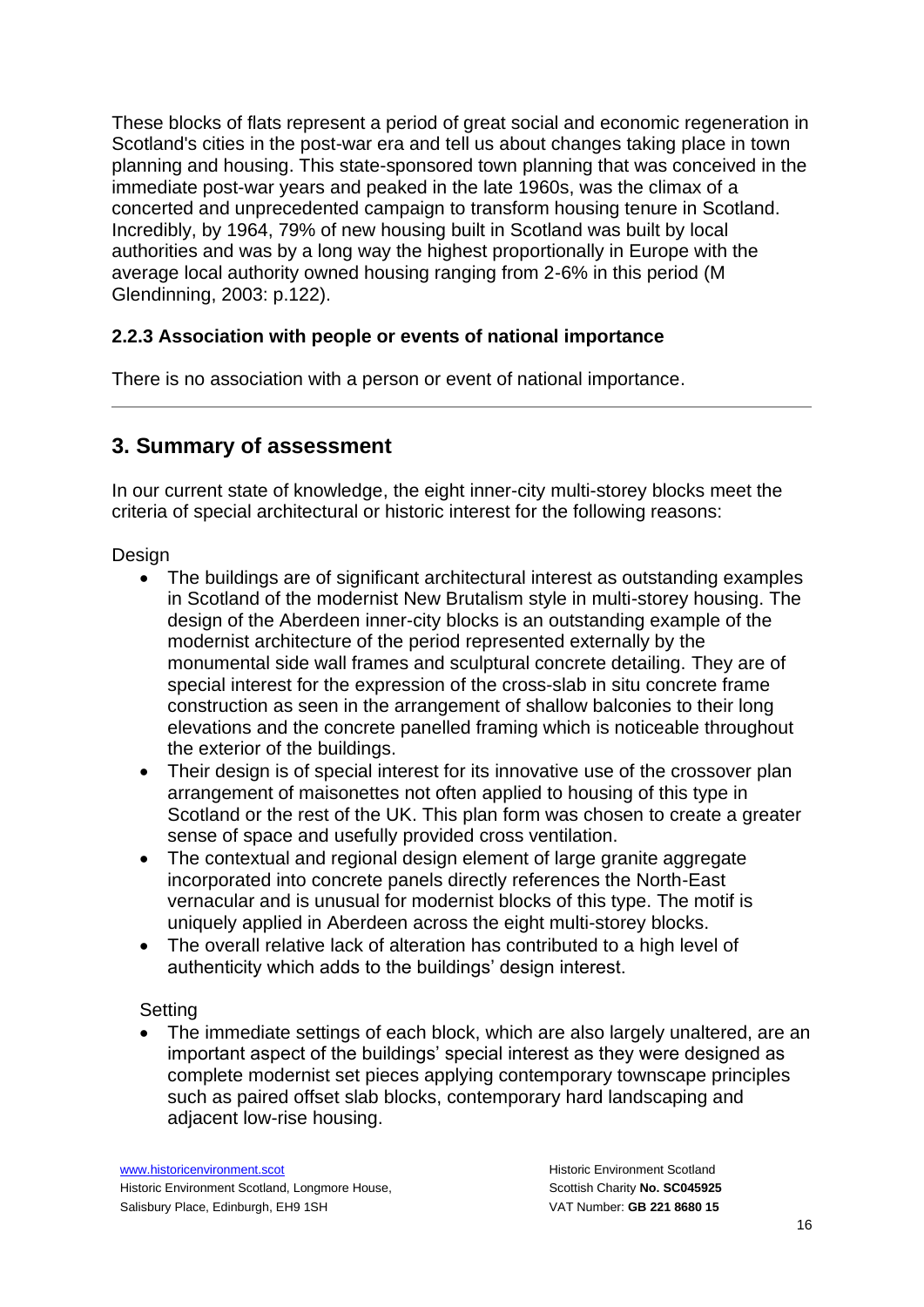• At up to 19 storeys in height, the buildings are local landmarks and form part of a now historic group of inner-city multi-storey housing developments which were planned as part of the post-war regeneration of Aberdeen.

Social historical interest

• The buildings inform our understanding of the most architecturally ambitious and successful public housing programmes of the post-war period in Scotland.

Age & rarity

• The buildings are among a very small number of surviving multi-storey public housing schemes in Scotland that are of exceptional architectural interest and have survived largely unaltered.

## **4. Category of listing**

Once a building is found to be of special architectural or historic interest, it is then classified under one of three categories (A, B or C) according to its relative importance. While the listing itself has legal weight and gives statutory protection, the categories have no legal status and are advisory. They affect how a building is managed in the planning system.

Category definitions are found at Annex 2 of Designation Policy and Selection Guidance (2019) [https://www.historicenvironment.scot/designation-policy.](https://www.historicenvironment.scot/designation-policy)

## **4.1 Level of importance**

The eight inner-city blocks of flats in Aberdeen's level of importance is category A.

Buildings listed at category A are defined as 'buildings of special architectural or historic interest which are outstanding examples of a particular period, style or building type'.

Considering their outstanding architectural interest and rare survival, category A is the most appropriate level of listing.

## **5. Other Information**

The Gallowgate redevelopment (which includes Porthill Court and Seamount Court) were listed in DoCoMoMo Scottish National Group's 'Sixty Key Monuments' of the Modern Movement in Scotland (1997).

Granite used in the facing panels at Gilcomstoun Land is understood to have been recycled from the Castlehill Barracks site.

[www.historicenvironment.scot](http://www.historicenvironment.scot/) Historic Environment Scotland, Longmore House, Salisbury Place, Edinburgh, EH9 1SH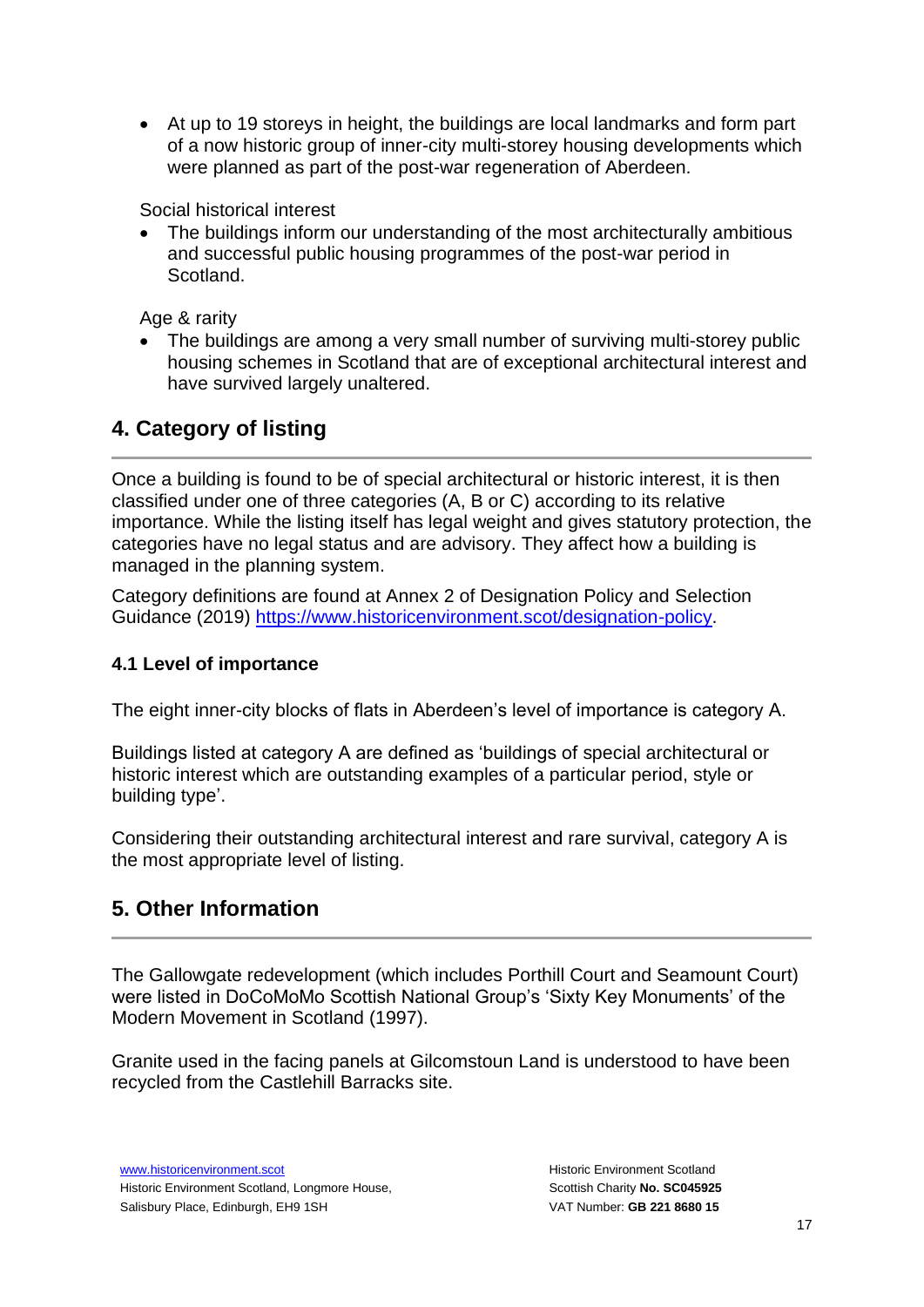## **6. References**

Canmore:<http://canmore.org.uk/> CANMORE ID 173664 (Gilcomstoun Land), CANMORE ID 173845 (Porthill Court); CANMORE ID 173847 (Seamount Court), CANMORE ID 300062 (Virginia Court), CANMORE ID 300062 (Marischal Court), CANMORE ID 300083 (Greig Court), CANMORE ID 173287 (Hutcheon Court); CANMORE ID 173277 (Thistle Court).

## **Archives**

Aberdeen City Archives. Housing Committee records for Chapel Street/Skene Street Redevelopment (Gilcomstoun Land); Gallowgate (Seamount Court and Porthill Court); Castlehill Housing (Marischal Court and Virginia Court); Rose Street/Huntley Street (Thistle Court) – architects drawings [H/CSK/15-16; C55; C61; C72 ACC 2804 F2/F3/F7; AR16; G27-28].

### **Printed Sources**

Brogden, W. A. *Aberdeen: An Illustrated Architectural Guide* (Edinburgh: Royal Incorporation of Architects and Scottish Academic Press, 1986).

Dobson Chapman, W. and Riley, C. F. (1952). *Granite City: A Plan for* Aberdeen. London: B T Batsford Ltd.

Harwood, E. *England's Post-war Listed Buildings*. London: Batsford.

Harwood, E. (2016). *Space Hope and Brutalism*. New Haven and London: Yale University Press.

McDowell, D. Ed. (2009). *Scotland: Building for the Future. Essays on the architecture of the post-war era*. Edinburgh: Historic Scotland.

Glendinning, M. and Muthesius, S. (1994). *Tower Block: Modern Public Housing in England, Scotland, Wales and Northern Ireland*. New Haven: Yale University Press. Pp. 240, 367.

Glendinning, M. Ed. (1997). *Rebuilding Scotland: The Postwar Vision 1945-1975*. East Linton: Tuckwell Press Ltd. Pp. 59, 158.

Glendinning, M. (2003) 'Tenements and Flats,' in *Scotland's Life and Society: Scotland's Buildings*, eds. G Stell, J Shaw and Susan Storrier. (East Linton: Tuckwell Press). Pp. 108-126.

Glendinning, M. (2010) 'Remaking the Future: The Multiple Faces of the Post-War Scottish Architecture,' in *Scotland: Building for the Future Transactions*, eds.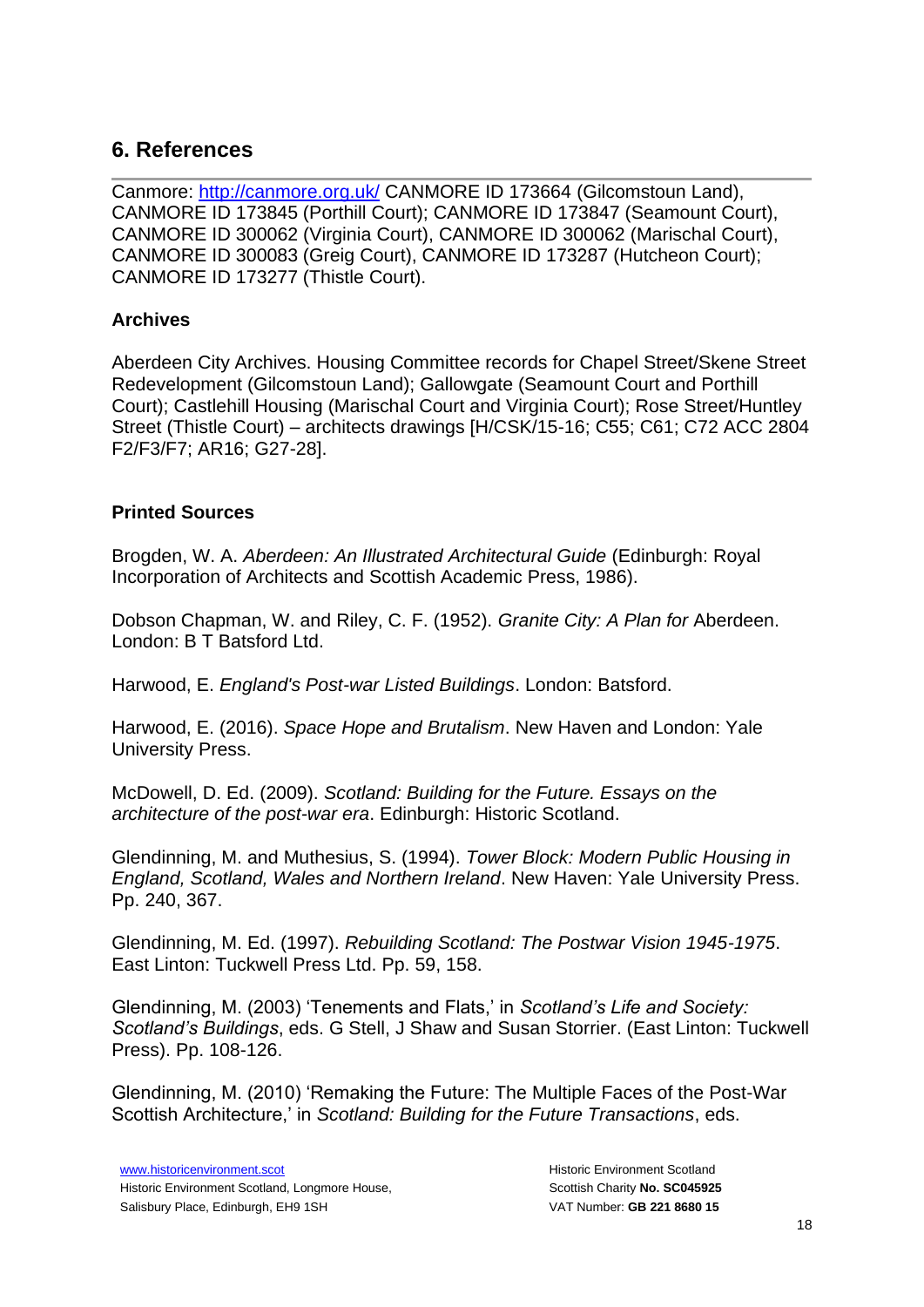Malcolm Cooper and Deborah Mays. (Edinburgh: Historic Scotland, 2010). Pp. 53, 59.

Glendinning, M. (2018). 'Central Aberdeen Slab Blocks' supporting text material for designation application to Historic Environment Scotland 08/08/2018.

Sharples, J., Walker, D. W., Woodworth, M. *The Buildings of Scotland: Aberdeenshire: South and Aberdeen*. (New Haven and London: Yale University Press, 2015). Pp. 89-90, 142 (Porthill Court and Seamount Court), 144 (Virginia Court and Marischal Court), 168 (Thistle Court and Gilcomstoun Land), 214 (Hutcheon Court and Greig Court).

Smith, R. (1989). *The Granite City: A History of Aberdeen*. Edinburgh: John Donald Publishers Ltd.

## **Online Sources**

Keith, George McIntosh [http://www.scottisharchitects.org.uk/architect\\_full.php?id=205983](http://www.scottisharchitects.org.uk/architect_full.php?id=205983) [accessed 27/08/2019].

Pressley, Charles William [http://www.scottisharchitects.org.uk/architect\\_full.php?id=407410](http://www.scottisharchitects.org.uk/architect_full.php?id=407410) [accessed 27/08/2019].

Tower Block UK Database: http://towerblock.org/ [accessed 23/08/2019].

Watson, Thomas Campbell [http://www.scottisharchitects.org.uk/architect\\_full.php?id=400253](http://www.scottisharchitects.org.uk/architect_full.php?id=400253) [accessed 27/08/2019].

#### **Additional information**

Additional information courtesy of George McIntosh Keith, son of the city architect and who assisted his father during the design process in the early 1960s (interview held 11/02/2020).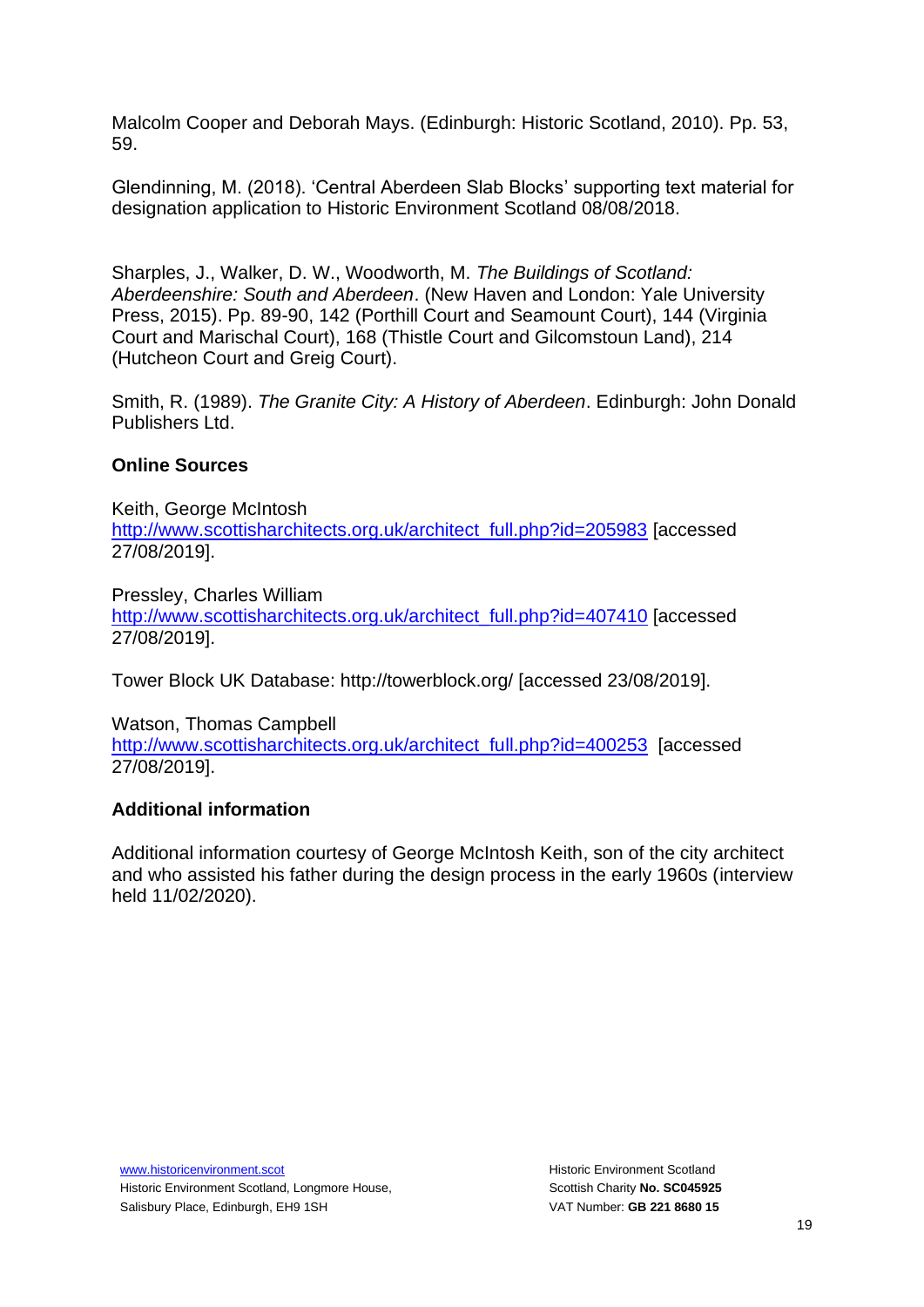## **7. Images**

Images to be included in the online listed building records.



**Type**: Standard **Title**: Gilcomstoun Land, east elevation, looking west. **Alternative Text**: Gilcomstoun Land, east elevation, looking west, during daytime, with cloudy sky, tree and low-rise housing to foreground. **Date taken:** 02/07/2019 **Photographer**: HES **Copyright**: © Historic Environment Scotland



**Type**: Standard **Title**: Porthill Court (right) and Seamount Court (left), southwest elevation, looking north. **Alternative Text**: Porthill Court (right) and Seamount Court (left), southwest elevation, looking north, during daytime, with overcast sky, trees and road to foreground. **Date taken:** 22/11/2018 **Photographer**: HES **Copyright**: © Historic Environment Scotland



**Type**: Standard **Title**: Seamount Court, north elevation, above multi-storey car park, looking south. **Alternative Text**: Seamount Court, north elevation, above multi-storey car park, looking south, during daytime, with overcast sky, road to foreground. **Date taken:** 22/11/2018 **Photographer**: HES **Copyright**: © Historic Environment Scotland



**Type**: Standard **Title**: Virginia Court (left) and Marischal Court (right), west elevations, looking southeast. **Alternative Text**: Virginia Court (left) and Marischal Court (right), west elevations, looking southeast, during daytime, with cloudy sky, trees and parked red car to foreground. **Date taken:** 02/07/2019 **Photographer**: HES **Copyright**: © Historic Environment Scotland

[www.historicenvironment.scot](http://www.historicenvironment.scot/) Historic Environment Scotland, Longmore House, Salisbury Place, Edinburgh, EH9 1SH